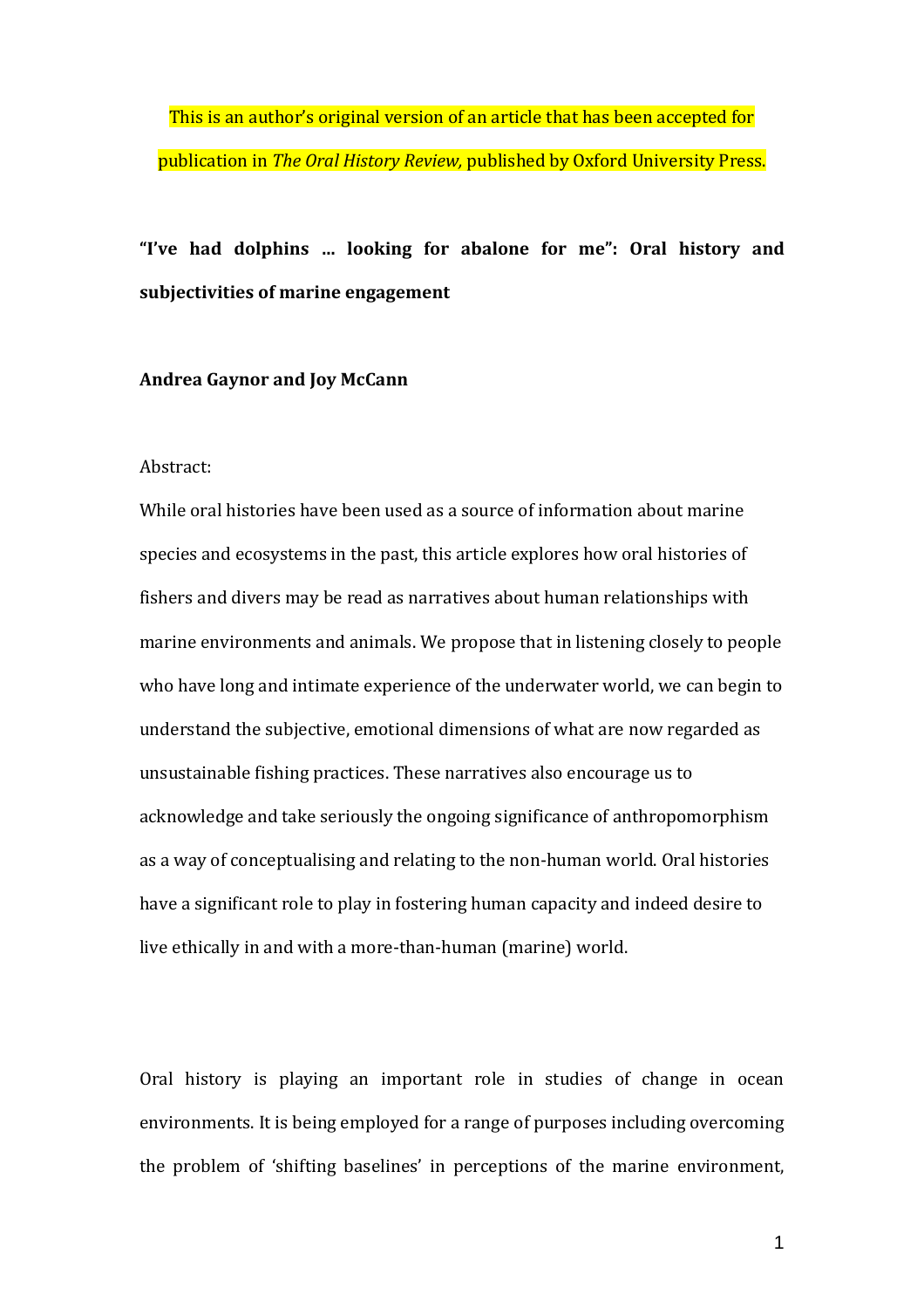determining marine species at risk, developing sustainable management strategies, and understanding the effects of changing environments or regulatory regimes on fishing communities. While such uses are significant and timely, they only begin to exploit the full potential of oral history to intervene productively in marine conservation.

In 2006 the University of Western Australia became involved in an oral history project associated with a benchmark scientific study on marine communities of the South-West Capes region of Western Australia. The region was the subject of a state government proposal to establish a marine park (subsequently declared in 2012), and the proposal had given rise to considerable tensions among stakeholders because of different and conflicting interests in the marine environment. The scientific study involved side-scan sonar mapping of the seafloor and a biological survey using conventional quadrat sampling techniques and underwater video. The oral history component was designed to provide an indication of how people perceived change and continuity in the marine and coastal environments of the South-West Capes region within living memory, as well as recording some of the experiences that constituted part of the marine heritage of Western Australia.[1](#page-20-0)

Here we use the interview material generated by this project to explore how oral histories of fishers and divers may be read as narratives about human relationships with an ocean environment. In doing so, this study illuminates the important role such oral histories might play in fostering human capacity and indeed desire to live ethically in and with a more-than-human (marine) world. [2](#page-20-1)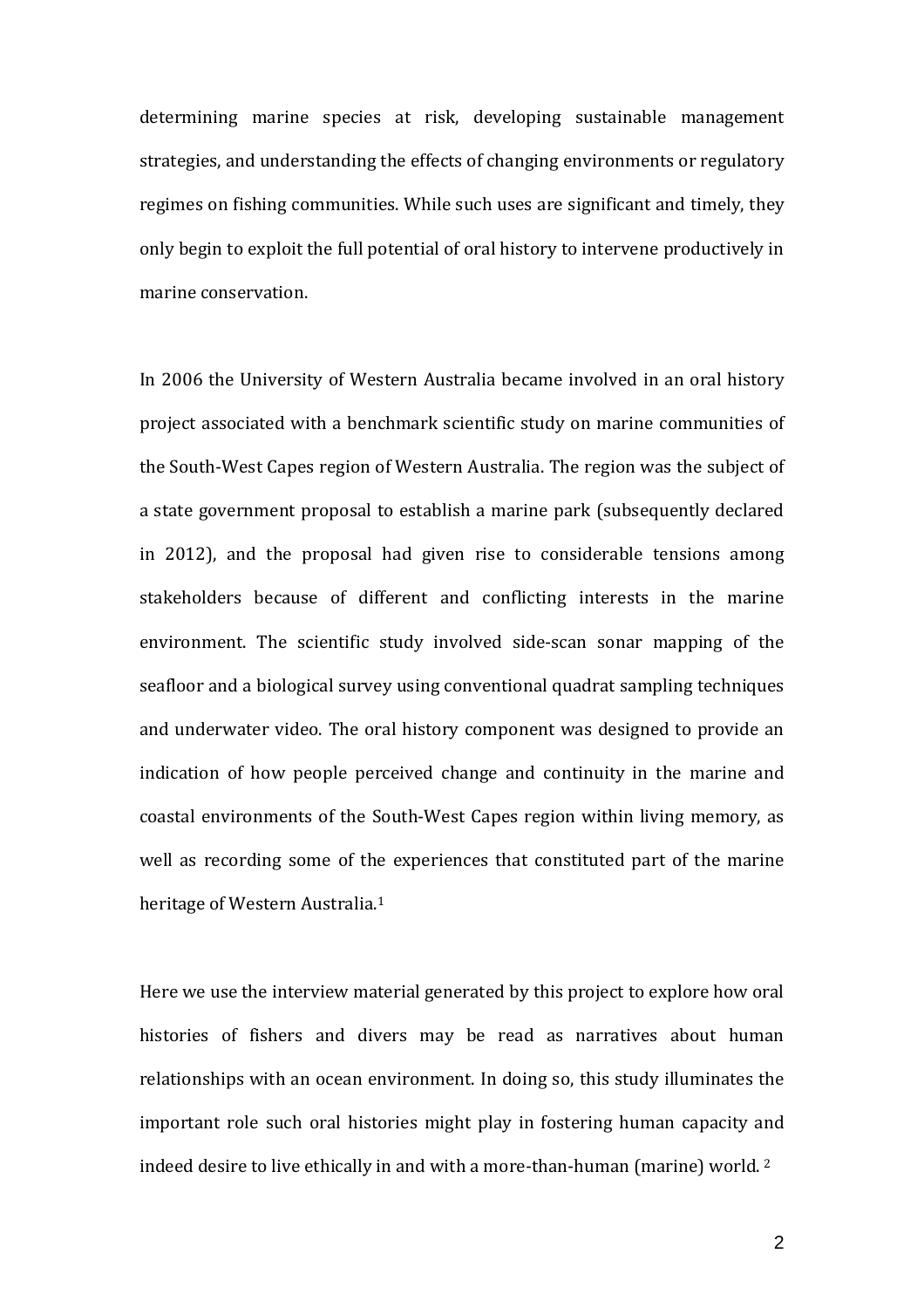# **Oral history and environmental change**

The purpose and value of oral history has been the subject of scholarly discussion since at least the 1970s. Having been popularised in that decade, the practice of oral history found its home in social history. By the 2000s, however, it was also being used as a way to understand past land management practices and as a tool for ecological management and restoration of threatened landscapes and waterways.[3](#page-21-0) A 1995 Australian study by Finlayson and Brizga criticised managers for trusting oral tradition over documentary sources, in ways that led to misunderstandings of environmental change and consequent errors in management.[4](#page-21-1) In response, Ruth Lane of the National Museum of Australia produced a study of the relationship between oral history and scientific knowledge in understanding environmental change. [5](#page-21-2) In her oral histories with local communities in the Tumut region of southern New South Wales, Lane explored patterns of environmental change and the responses of local people. She found that local knowledge, used appropriately, had the potential to supplement historical records and scientific understandings of environmental change to produce "a more comprehensive picture of change over time". [6](#page-21-3) Reflecting on the subjectivity of oral sources, Lane noted that the principal value of oral history for scientists lay not in "factual accounts", but in "comprehending the human impact of environmental changes, the role that local people have played in these changes and reasons for their attitudes and behaviour". [7](#page-21-4)

The turn to historical sources in terrestrial land management was contemporaneous with the historical turn in fisheries management. A key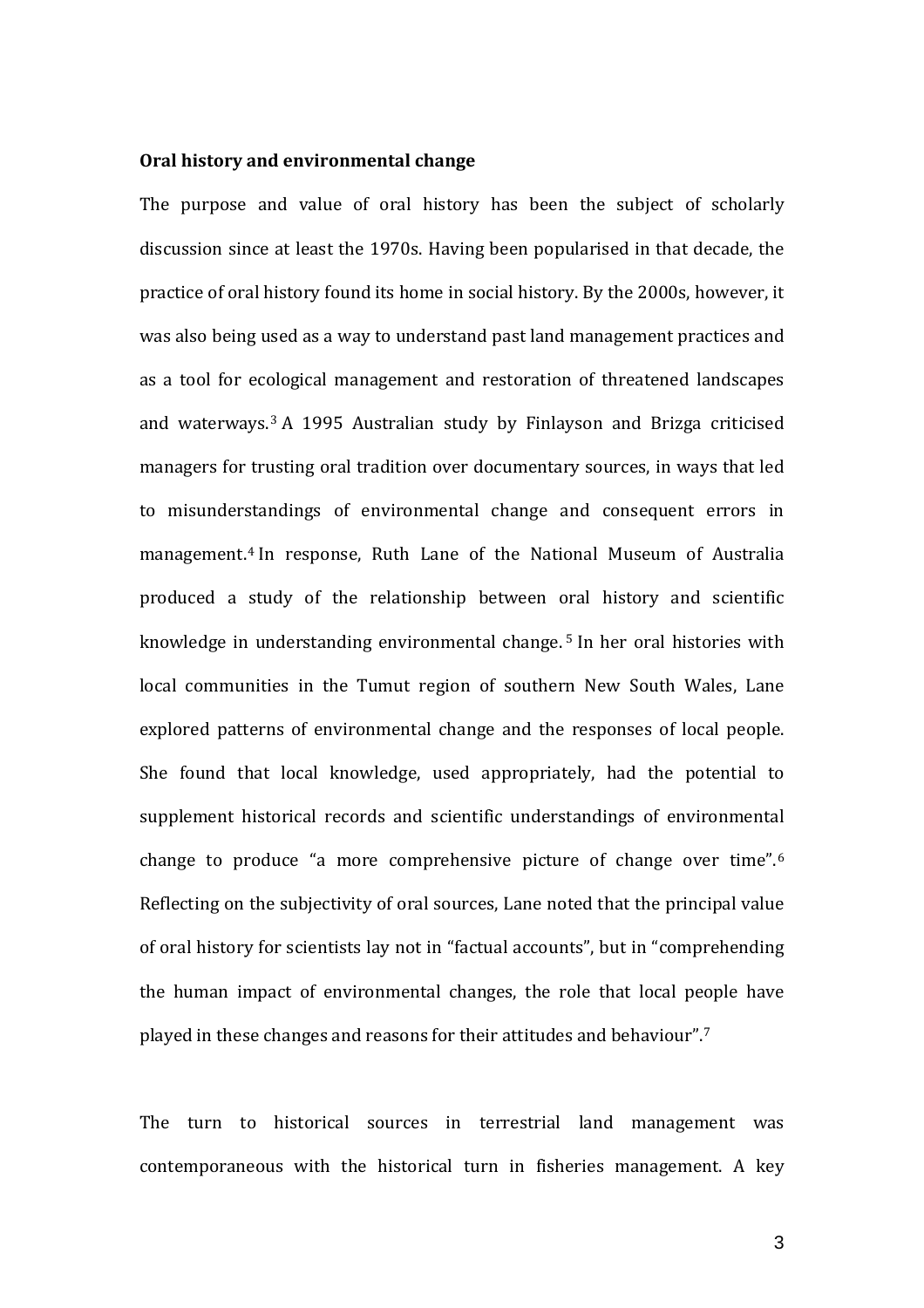problem in fisheries was "shifting baseline syndrome", a term coined by fisheries biologist Daniel Pauly in 1995 to describe the phenomenon whereby fisheries scientists' observations of an environment at the beginning of their careers dictates the baseline from which they form their opinion about what constitutes change. The result, he concluded, is that each new generation of fisheries scientists perceives a progressively poorer natural world as the new "normal". Total losses of biomass and diversity are thereby underestimated and as these errors are compounded over time, the bar for restoration and management goals is set progressively lower.<sup>[8](#page-22-0)</sup> In order to counter "shifting baseline syndrome" fisheries scientists turned to historical documents. Historical data enabled them to push their baselines of stock size and species composition further back in time and thus obtain a better idea of the extent and nature of change. The need for this perspective became widely accepted; for example the Census of Marine Life (2000-2010) included an interdisciplinary historical research component known as HMAP (History of Marine Animal Populations), which used historical sources to explore the forms and causes as well as extent of human impacts on marine life.[9](#page-22-1) As historical records that document changes in marine environments are all too often limited or fragmented, so studies of marine species and localities have increasingly turned to oral history to supplement and contextualise the data produced through scientific methods of inquiry.[10](#page-22-2)

While fisheries scientists became interested in oral histories as a source of information about marine species and ecosystems in the past, it soon became evident that they had other, possibly more significant value. For example, social scientists Madeline Fernbach and Kate Nairn completed an oral history project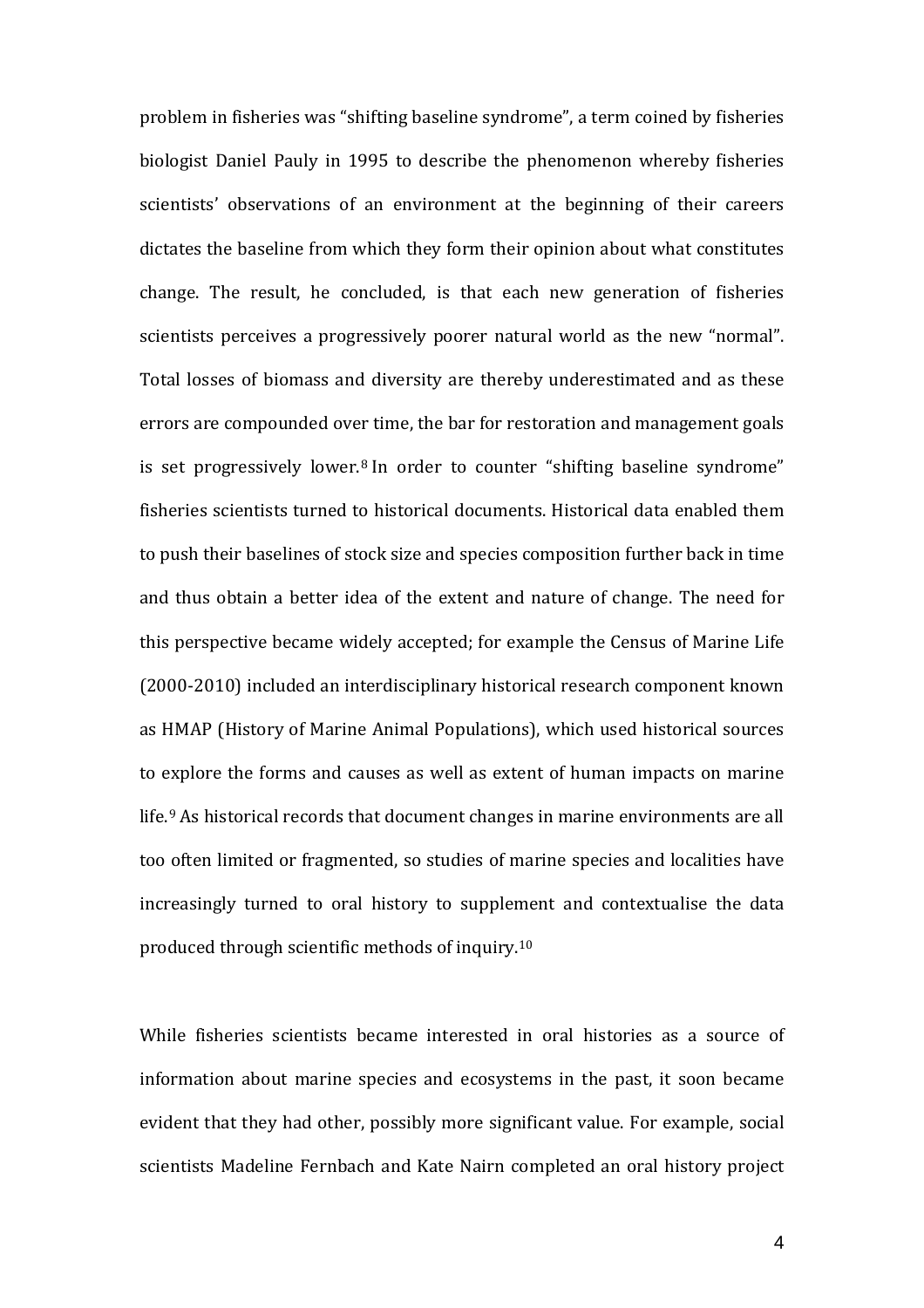for the Great Barrier Reef Marine Park Authority in 2007.[11](#page-23-0) One of their key aims was to examine how the concept of "shifting baselines" might relate to perceived changes in the Reef environment. However they found that local people's memories about environmental change were shaped more by how they had used the Reef over time than the particular decade in which they experienced the Reef for the first time. They concluded that while the information collected through oral history interviews could never be considered as a "truly objective" source of data about past environments, it was a valuable source of local knowledge about local people's lived experiences and relationships with the Reef.

In this paper we extend this perspective, proposing that while oral histories carefully deployed can tell us much about marine environmental change, the most significant and novel insights they provide relate to the subjective dimensions of engagement with marine environments and species. We explore the way in which oral histories can evocatively reveal how it has felt, and what it has meant, in a particular historical context, to develop extended and intimate relationships with particular marine places, species and individual animals. We propose that in listening closely to people who have long and intimate experience of the underwater world, we can begin to understand the subjective, emotional dimensions of (what we now understand to be) unsustainable fishing practices. These narratives also encourage us to acknowledge and take seriously the ongoing significance of anthropomorphism as a way of conceptualising and relating to the non-human world. We conclude with some comments about the relevance of these perspectives for environmental management. In a capitalist and relatively mobile society in which opportunities to transmit and preserve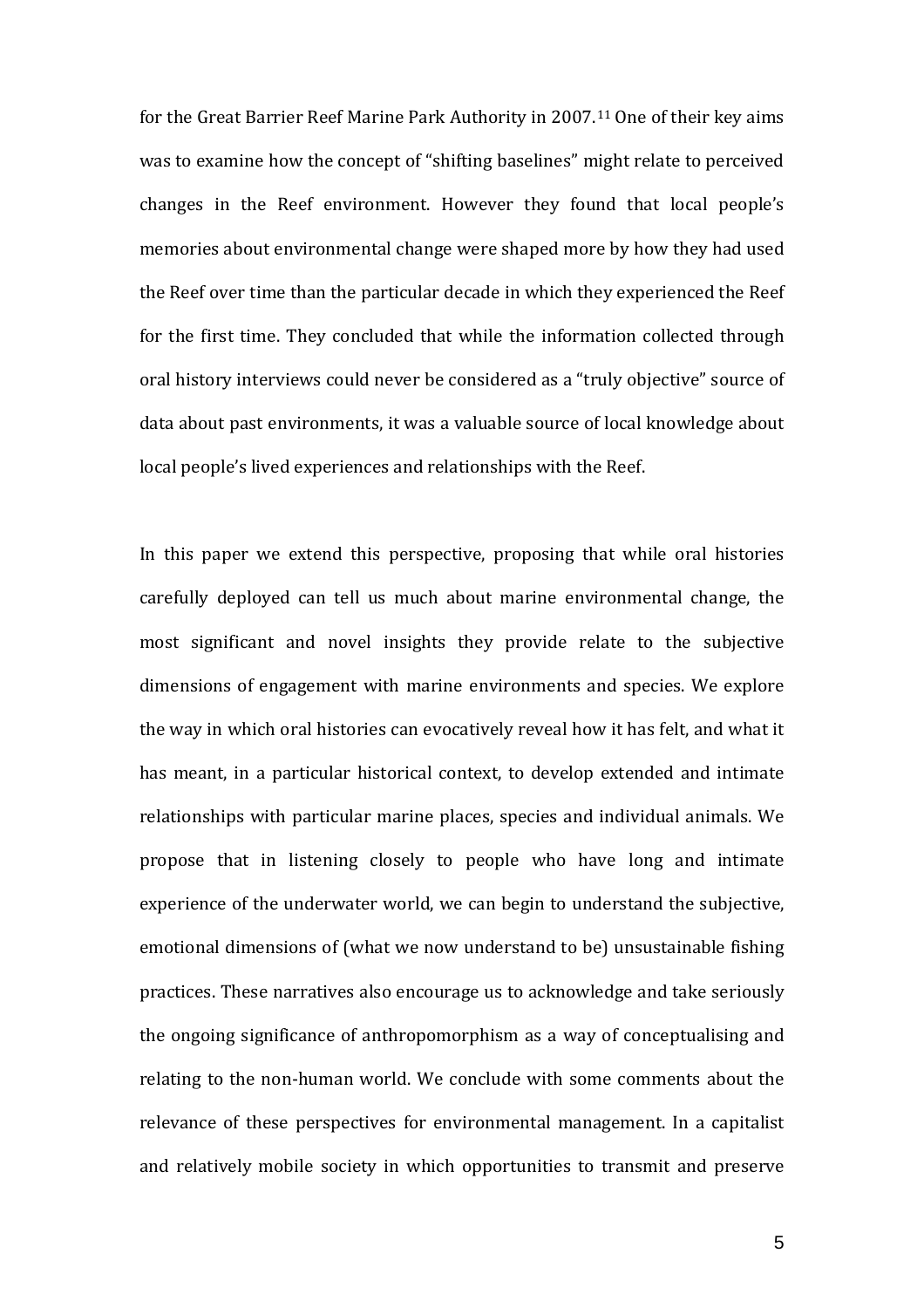intergenerational knowledge are scattered, close relationships between people and marine life can take decades to develop, if they develop at all. This makes the task of recording and transmitting such narratives all the more urgent.

# **The South West Capes oral history project**

Between late 2005 and early 2006 the University of Western Australia project team conducted oral history interviews with fifteen fishers (recreational and commercial) and a dive operator, focusing on their activities around the South West Capes Region—Cape Naturaliste to Cape Leeuwin, Western Australia including Geographe Bay (Fig. 1.1). Each interviewee had at least 20 years' experience in the region. [12](#page-23-1) The interviews provided information about perceived increases and decreases in marine animal populations over the last 30 to 40 years including seals and whales (increasing), snapper (declining), sharks (declining, except white pointers) and herring (fluctuating).[13](#page-23-2) The historian on the project also conducted documentary research that yielded evidence supporting the claims of decline in the snapper populations and fluctuations in herring, as well as suggesting reasons for the changes, including human impact and environmental variation.[14](#page-23-3)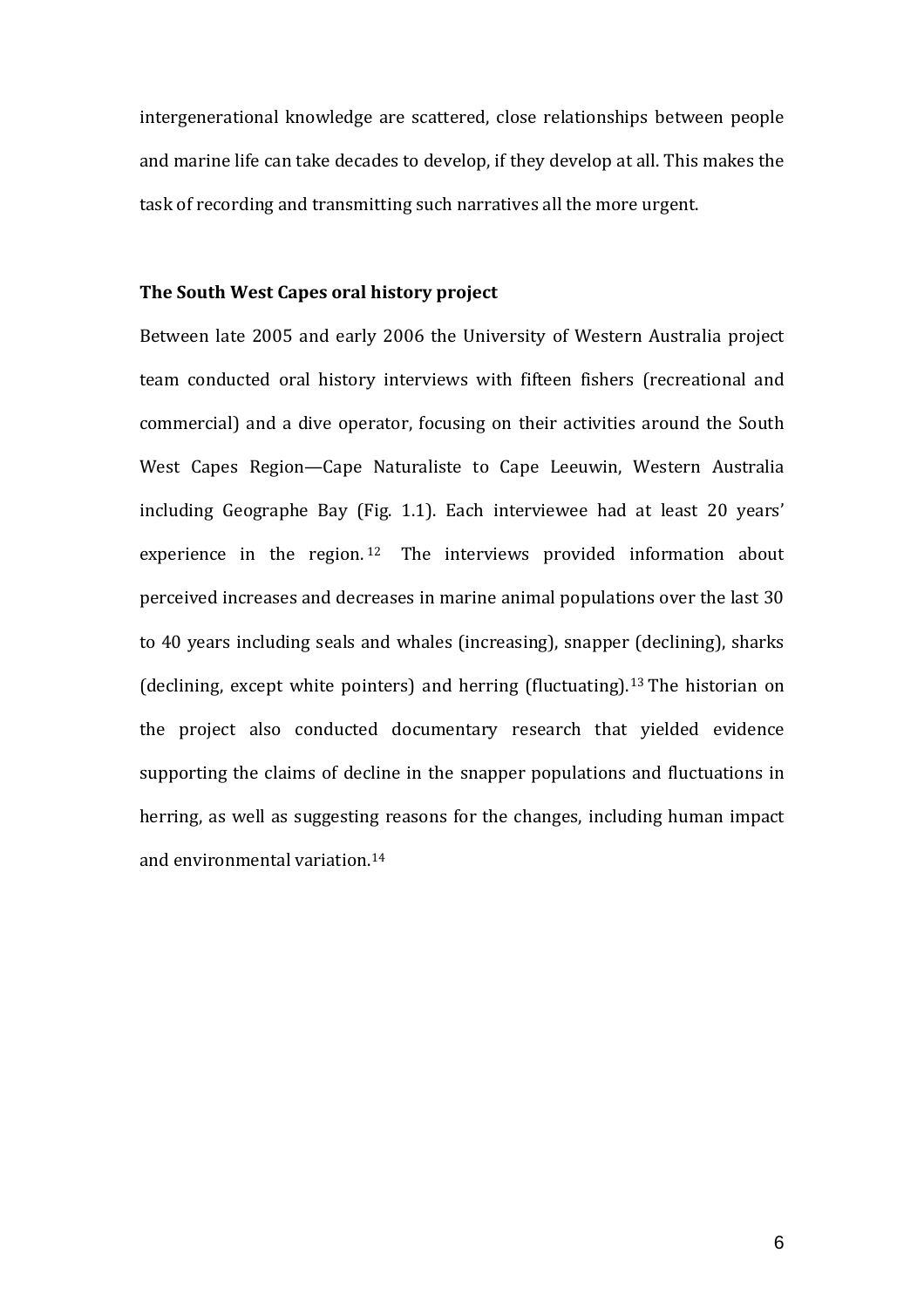

**Fig. 1.1** Map of the South-west Capes region and surrounds.[15](#page-24-0)

Here the oral histories played the role of support act: they usefully highlighted areas for further research, but presented less compelling evidence for environmental change than the historical documents. However, it soon became evident that these oral histories of fishers and divers could serve a different purpose—one that was at least as valuable as the empirical study of environmental change. Namely, they illuminated people's changing relationship with the marine world—their values, beliefs, experiences—in a way that few other sources could. The following discussion examines two of the key themes that emerged from the interviews with fishers and divers.

# *Theme 1: Abundance and ambivalence*

According to Italian oral historian, Alessandro Portelli, "[t]he organization of the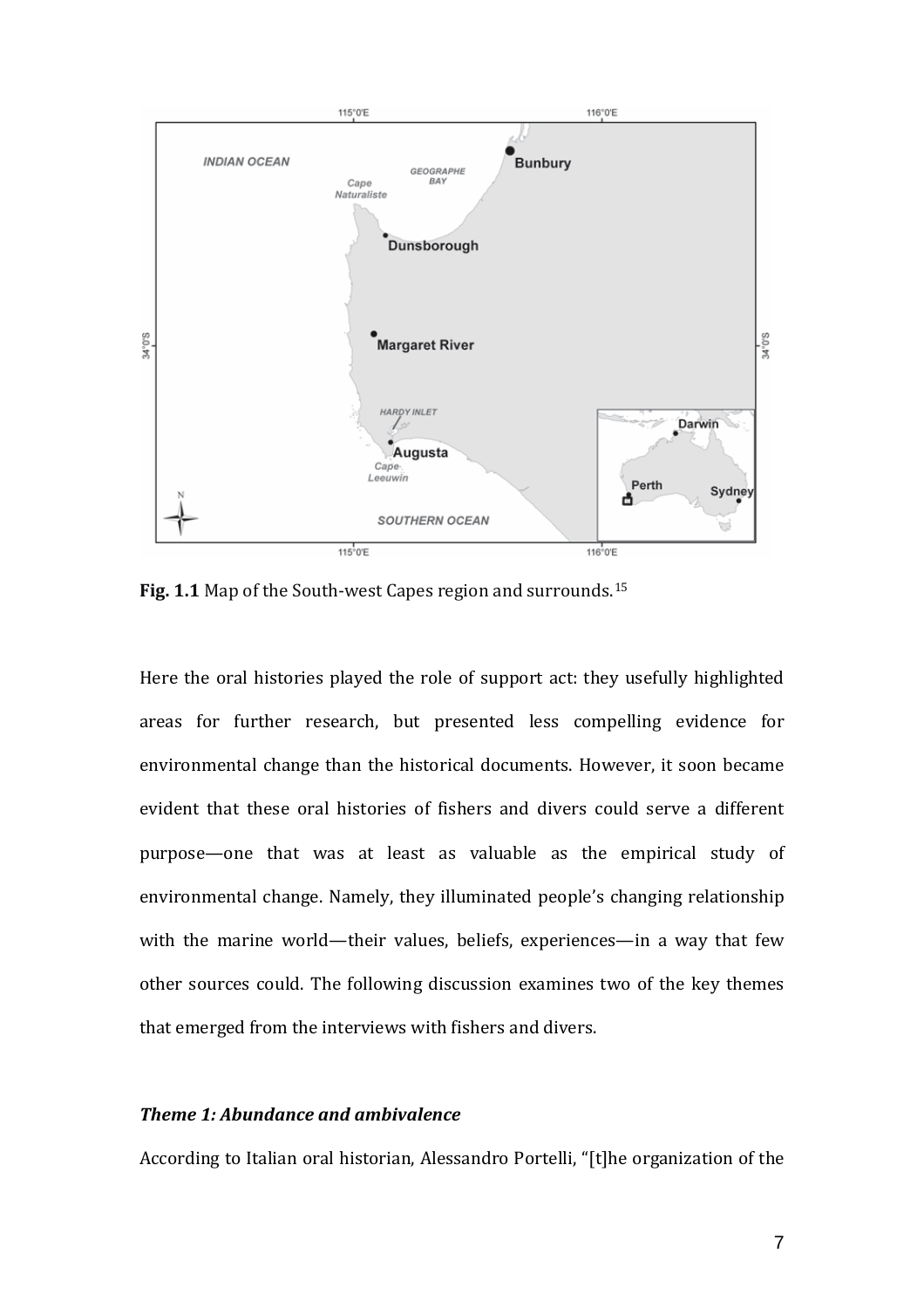[oral history] narrative reveals a great deal of the speakers' relationships to their history".[16](#page-25-0) In several interviews the overall mode was nostalgic, with the interviewees wishing to convey how beautiful and bountiful the marine life was in their recollections of the ocean environment:

…there were so many herring in the bay that season that people would catch them on bits of straw on hooks…[17](#page-25-1)

…well, the salmon just about took us out to sea…[18](#page-25-2)

In almost every interview, however, this sentiment was tempered with recognition that their exploitation of this abundance may have contributed to its (perceived) decline. The overall relationship with the past, then, was one of ambivalence: the "good old days" of abundant fish were also the "bad old days" of unsustainable catches. Recreational fisher, Neil Taylor, recalled how he dealt with large catches in the 1960s:

But it was good actually, because there was only one or two times where I can say that we went a bit crazy and at the end of the day we thought jeez we've got a bit more here that we need, and so we'd take some to our neighbours.[19](#page-25-3)

Bill Webb, who worked as a deckhand, remembered the large hauls of certain species with a mix of excitement and incredulity: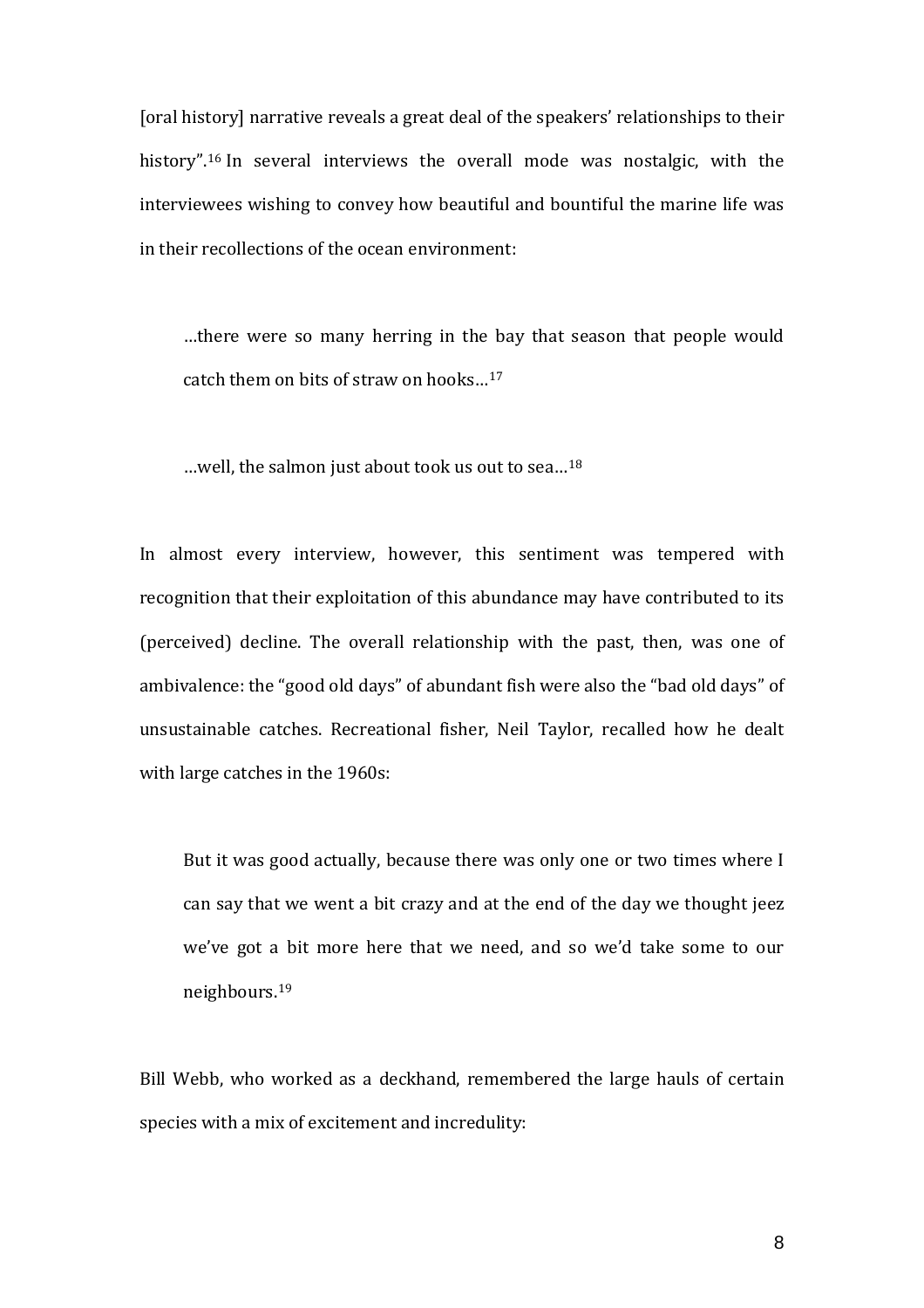When I started working with handline fishermen, our main target then was dhufish and snapper and honestly, I think a lot of fishermen not knowing in those days what a terrible damage we did to the stocks. We used to be able to just go out and maybe sometimes catch 80! 80 dhufish in a few hours.[20](#page-25-4)

Professional fisher Peter Warrilow's recollection of bumper catches of sharks evoked contradictory emotions:

My first boat, a 26 footer, we had 200-300 sharks at a time on the boat. They were whiskery sharks and they were virtually from the floor to the gunwhale and there was just no room for anything but the sharks... We left the gear out and brought the fish ashore. And most fishermen experienced catches like that. They're not catches to be proud of, but that's the way it was in those days.<sup>[21](#page-25-5)</sup>

Retired professional fisher, Kerry King, reflected on the morality of past fishing practices:

Well, you know we only have ourselves to blame for this. It's greediness. Instead of going out there and getting half a dozen, you know just getting enough for your feed, they want to go out there and they want to catch enough for a month, two months. I was one of them, you know, go out there and catch, catch, catch; kill, kill, kill. Now you look back at the time and realise that it was wrong. You shouldn't do that sort of thing.[22](#page-25-6)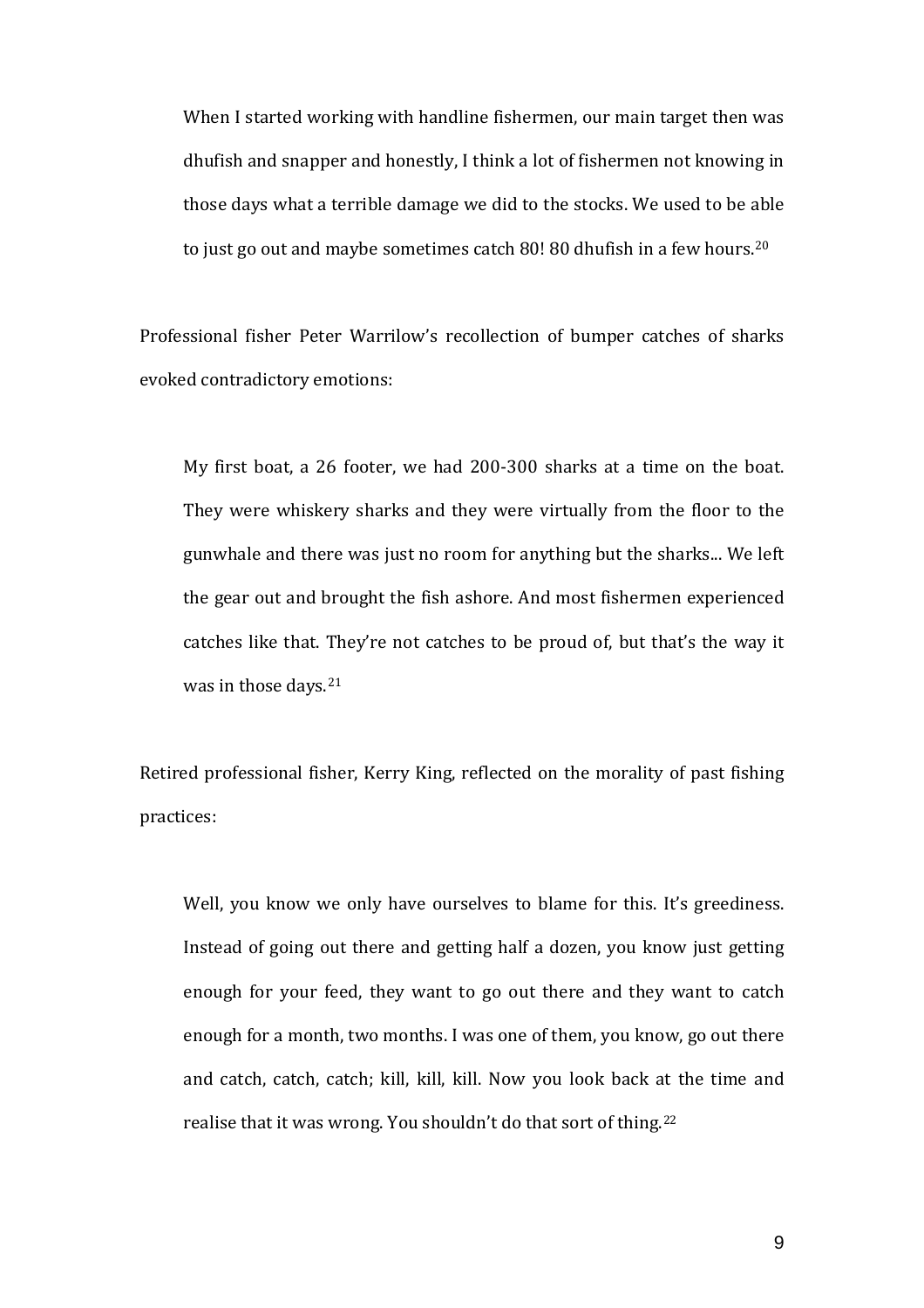The oral histories of fishers and divers included stories about taking too many fish, revealing a sense of ambivalence towards their actions in the past. Recording their memories of why they took what they now regard as "too much" is valuable for two main reasons. Firstly, the memories illustrate changing ideas of acceptable or "good" fishing practices. Secondly, they provide some insight into the subjective experience of unconstrained fishing. Clearly in the midst of such abundance, it was easy for recreational fishers to get caught up in the experience, to go "a bit crazy". Their memories also tell us something of what it was like for professional fishers operating in a context in which fish were raw material there for the taking with few clear cultural or legal limits on their harvest and no rewards for forbearance. To them, it seemed that you just took the fish *because you could*. We have subsequently seen the emergence of such limits, and the ambivalence of these interviewees toward their past actions suggests that those limits are now firmly embedded, not only in law, but also culturally in some local fishing cultures, if not all.

#### *Theme 2: Connecting with the underwater world*

One of the more striking elements of the Capes interviews lay in the diverse ways that interviewees positioned themselves in relation to marine life. Whilst most interviewees regarded marine animals first and foremost as a resource, those who had spent considerable time *under* the water, in particular, also expressed a sense of familiarity and connection with particular species or individuals. These fishers and divers thought of themselves as *part of* the underwater world—at *home* there—if only temporarily.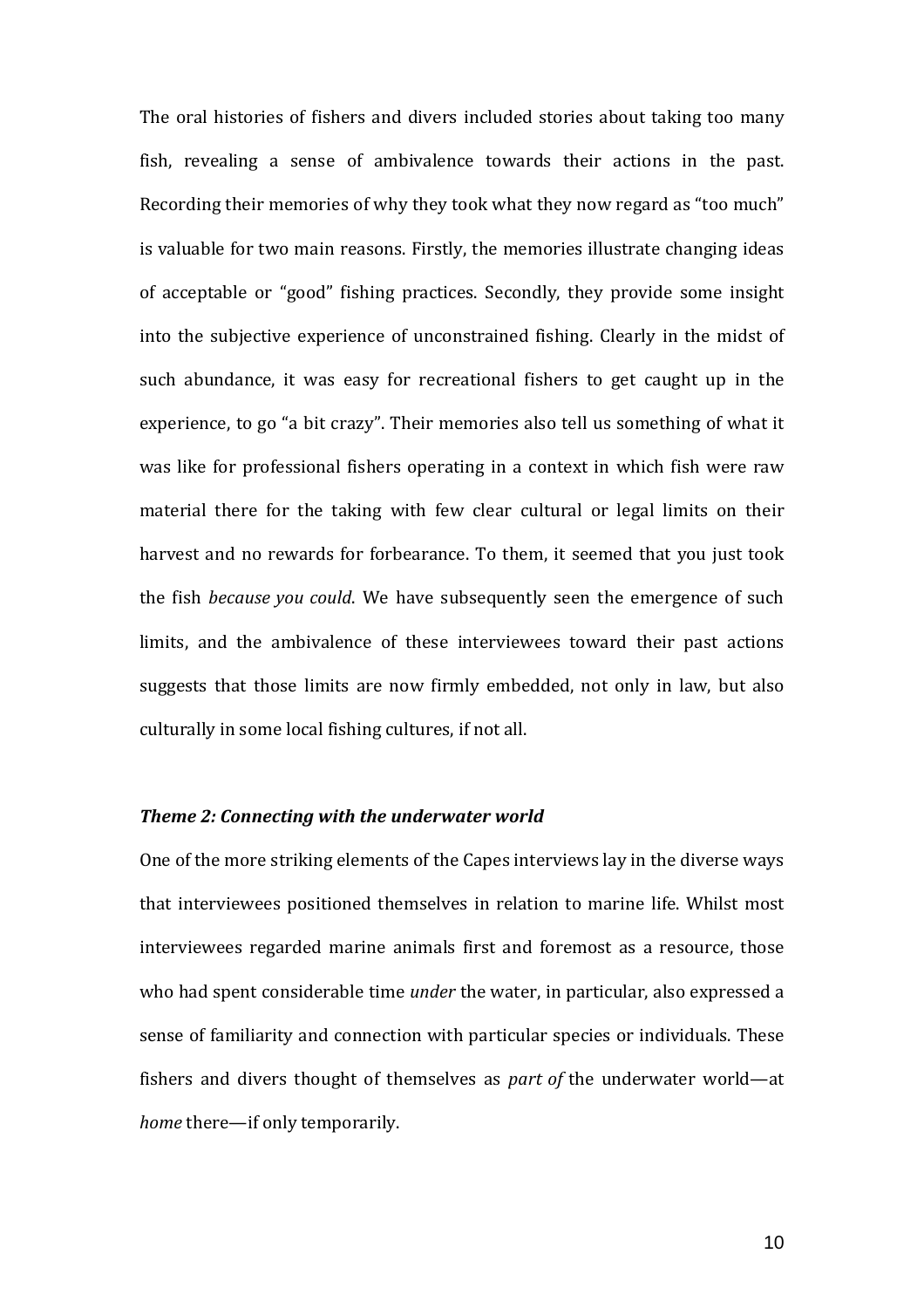To interpret these narratives we turned first to the new field of animal geographies. Emerging from the 1990s, these sought (and seek) to interrogate and challenge the manifold divisions between human and non-human. Approaches such as Actor Network Theory and Sarah Whatmore's 'hybrid geographies' effectively highlighted the agency of the non-human and the manifold ways in which the worlds we occupy are always 'more than human'. However as Catherine Johnson has noted, these approaches ultimately produced 'a politics of the nonhuman in which the nonhuman is qualitatively absent'[.23](#page-25-7) While oral histories of human-animal relationships cannot 'let the animals speak', they have an important role to play in capturing active engagement with animals in particular historical contexts, as well as showing how animals have related to us, and how we have interpreted their subjectivities. This is particularly needed for the underwater world. Roger Scruton has argued that this world is alien and impenetrable to humans by virtue of its difference and lack of air. [24](#page-25-8) Christopher Bear and Sally Eden on the other hand have convincingly shown how some English anglers build intimate (if not friendly) relationships with particular species and even individual fish. In developing their sensory and cognitive capacities to 'think like a fish', through patient acquisition of knowledge of fish behaviour, such people overcome the division between the 'airy' terrestrial world and the supposedly alien aquatic one.[25](#page-25-9) Oral histories can help the rest of us to understand how such relationships have been developed and experienced.

One key theme in the new animal geographies is proximity and intimacy in human-animal relations, and the role of anthropomorphism. Such concerns are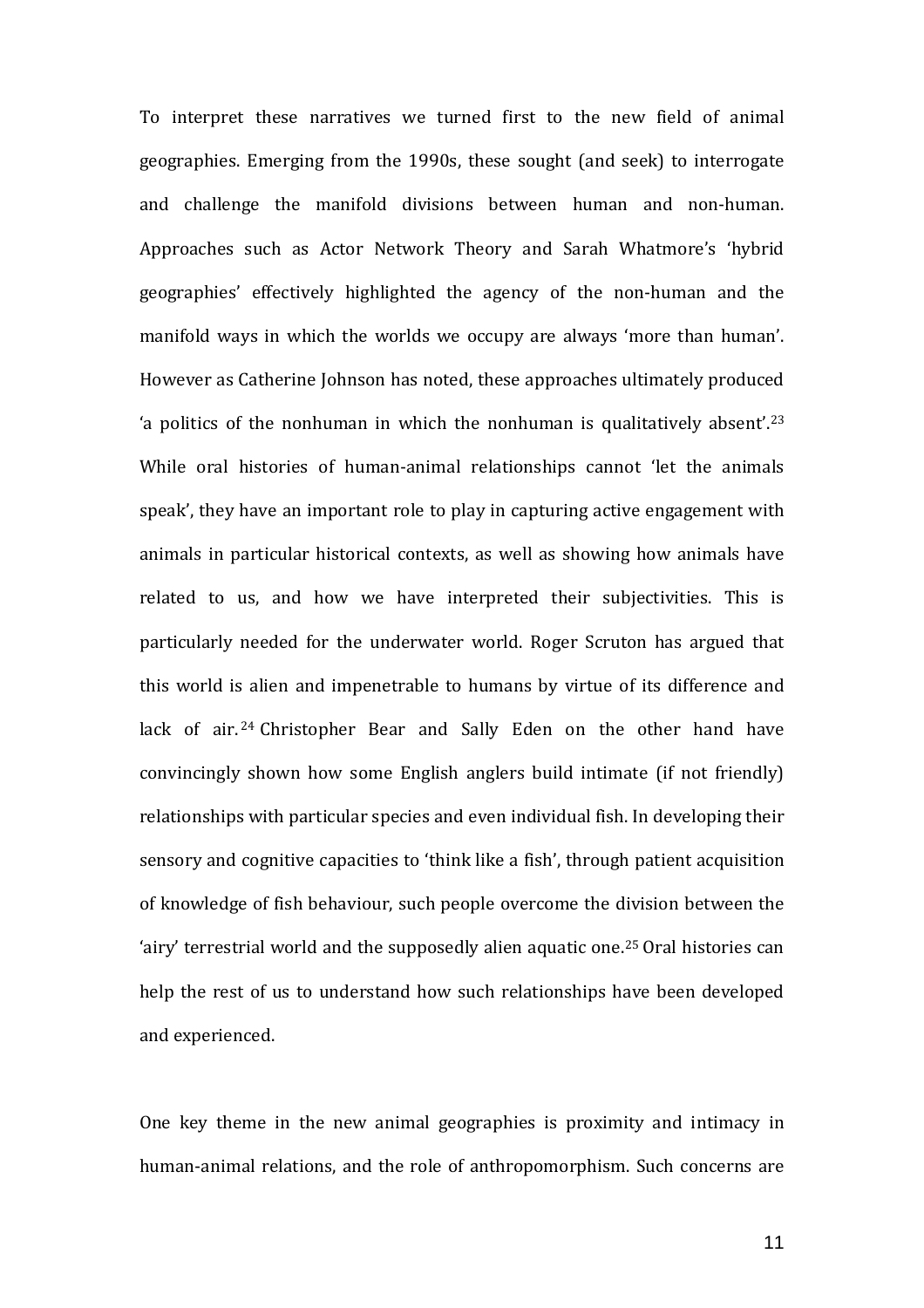by no means new. In his seminal 1977 essay "Why look at animals?" John Berger proposed that animals once were "with man at the centre of his world".[26](#page-25-10) While Descartes introduced the notion of animals as machines in the mid-17<sup>th</sup> century, this had little immediate impact on those living closely with animals. From Aristotle to Izaak Walton<sup>[27](#page-25-11)</sup> and beyond, we see animals—even fish—ascribed human characteristics such as cunning, melancholy, bravery, and lust. As Berger noted, "[u]ntil the 19th century... anthropomorphism was integral to the relation between man and animal and was an expression of their proximity".[28](#page-25-12) In *Man and the Natural World* (1983), Keith Thomas suggested that, as the processes of industrial capitalism brought increasing distance between people and animals, anthropomorphism made us uneasy and the concept became increasingly contentious within rational, scientific discourse. [29](#page-25-13) This distance was even more apparent in the ocean context. As Franziska Torma has argued, the study of the sea as a geographical space in the late 19<sup>th</sup> and early 20<sup>th</sup> centuries effectively "erased animal agency and claimed human scientific perception of the sea"[30](#page-25-1).

In recent decades, however, the utility of anthropomorphism has been reevaluated. Johnson for example has advocated the development of 'responsible anthropomorphism', as

a way of knowing about and knowing with animals not based on our shared sentience, our shared place in the world or any other such abstract philosophical argument, but on our actual relationships, our day-to-day living and working.[31](#page-25-14)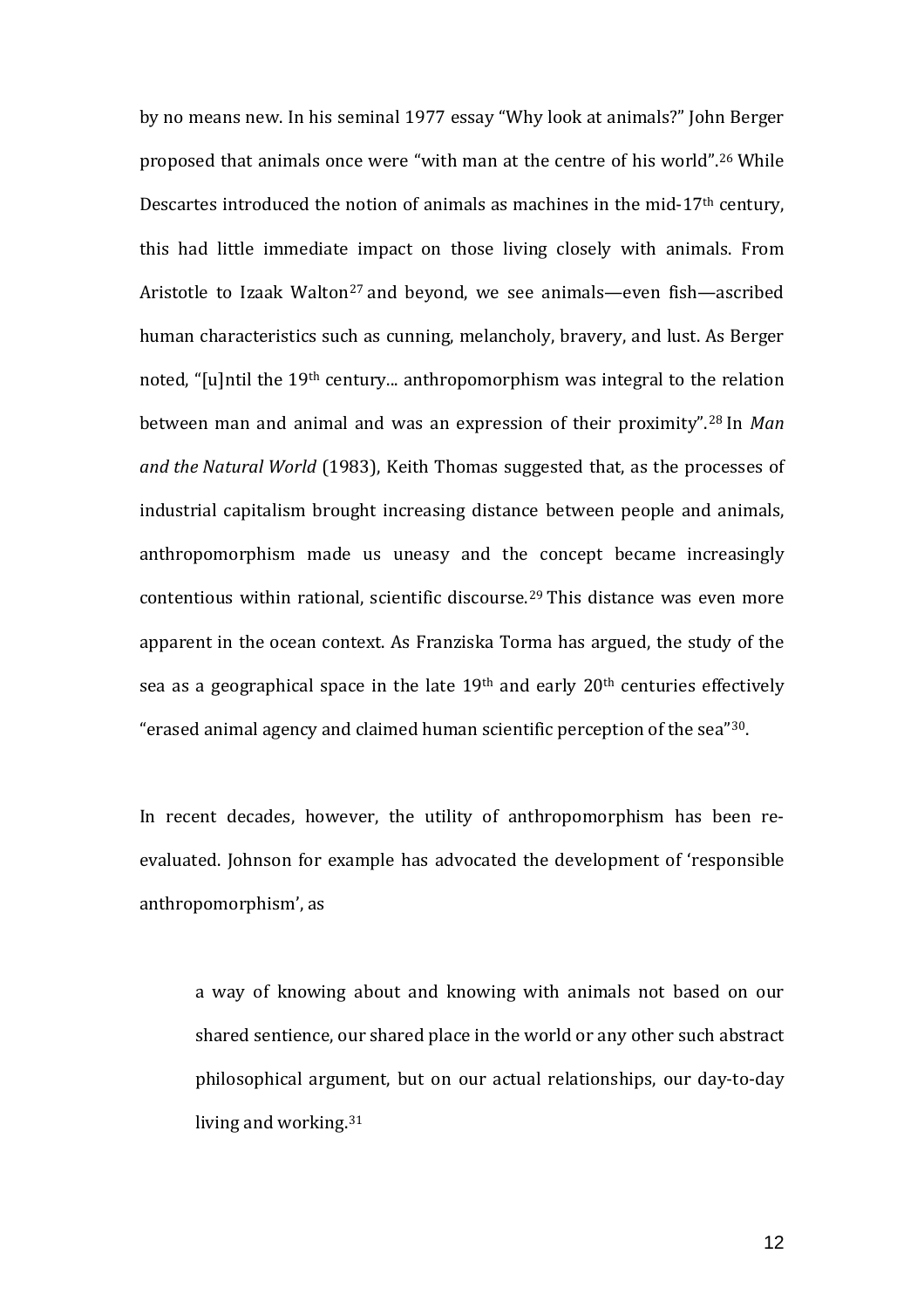Johnson draws on the work of Tim Ingold, who emphasises the embodied, situational understandings developed through direct experience with animals. In 1988 he argued that we might

re-write the history of human–animal relation, taking this condition of active engagement, of being-in-the-world, as our starting point. We might speak of it as history of human concern with animals, in so far as this notion conveys a caring, attentive regard, a 'being with'.[32](#page-25-3)

Ingold suggests that hunters and herdsmen can show us the best way to proceed, while Johnson cautions against "anthropomorphisms constructed 'at a distance' by academics who do not express any sense that they have a relationship with the non-humans concerned."[33](#page-25-4) Oral histories of fishers and (perhaps especially) divers, who share the intimate involvement with animal worlds characteristic of terrestrial hunters and herders, can also inform a more embodied, intuitive ethics of engagement with non-human worlds.

Such anthropomorphisms were evident in the testimony of some of the Capes project interviewees, whose work had brought them into an intimate engagement with marine life over a long period of time. This was particularly notable amongst the abalone divers who were, quite literally, immersed in this underwater world. However, their anthropomorphism was not of the Disney kind in which particular class and ethnic values and interests are projected onto animals, but reminiscent of a more pre-modern relationship with animals involving proximity and commonality in which interactions might range from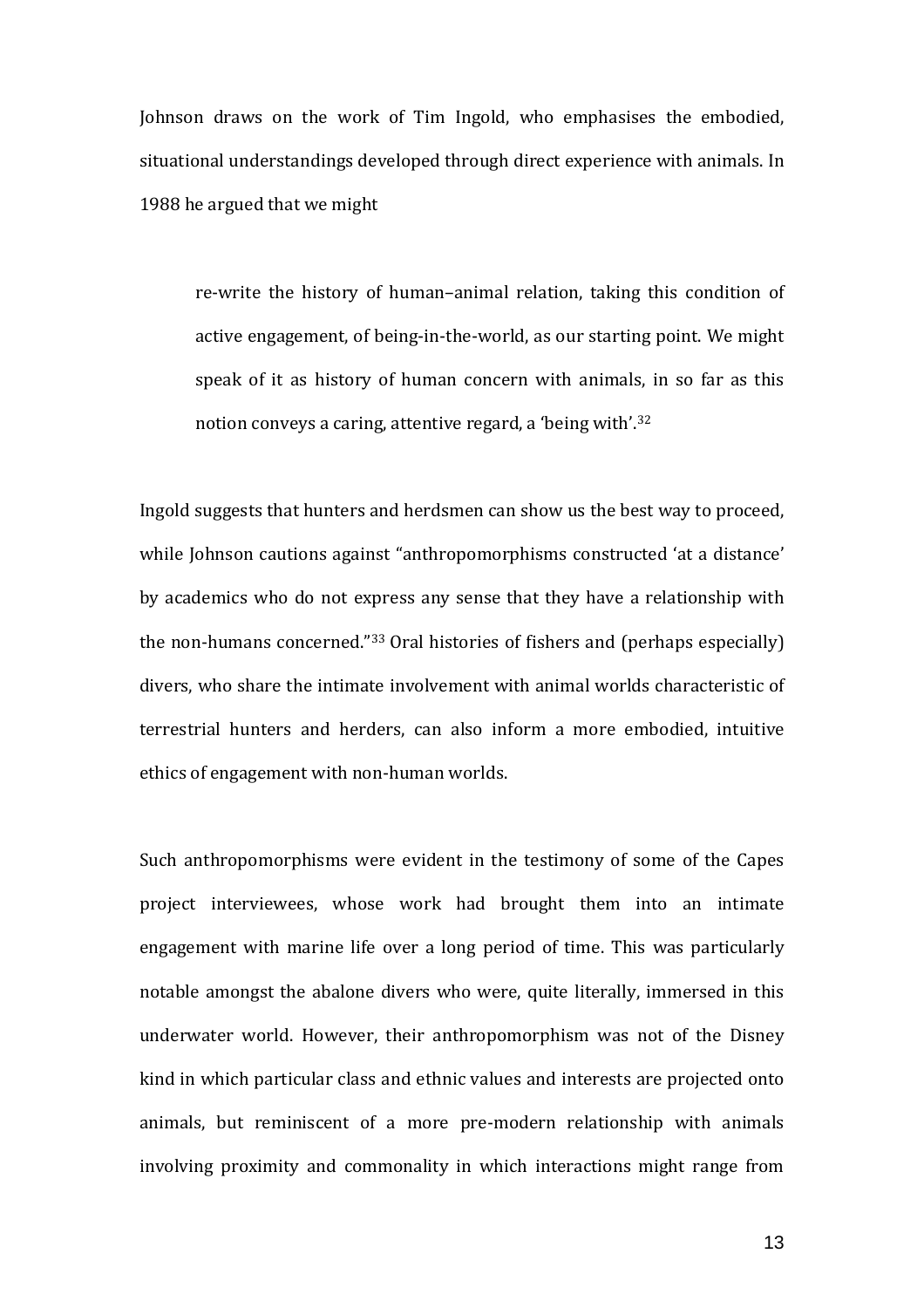play to predation. "Abalone Joe", for example, was one of the founders of the abalone industry in Western Australia. He recalled his relationship with particular marine life during his interview:

There used to be a great little shark come to visit me every time I was there, a couple of seals used to come and say hello and stand in front of me dancing. It was beautiful.[34](#page-25-15)

Terry Adams used to be a competitive spear-fisher before becoming a professional fisher specialising in abalone. From the 1950s (when he was still in his teens) he spent a significant amount of time underwater. In the interview he described his relationship with dolphins and seals:

I've had dolphins sort of go along and looking for abalone for me. And then when I've gone across to them, there's a patch of 20 abalone sitting on a reef. And they'd just sit back and I'd look at them and I'd measure one and say, "Oh no they are all too small" and leave them there. And [they] went off their trolley! They'd swim back again and say, "No no no!" and I'd say, "but they are too small" go onto the next. It's just remarkable. They go lifting the weed up to look for them alongside you, and so do seals.[35](#page-25-16)

Here marine mammals willingly enter, uninvited, into a joint endeavour with a human; an agency acknowledged and captured within the oral history narrative. Adams also recognised familiar behaviours in non-mammalian marine animals: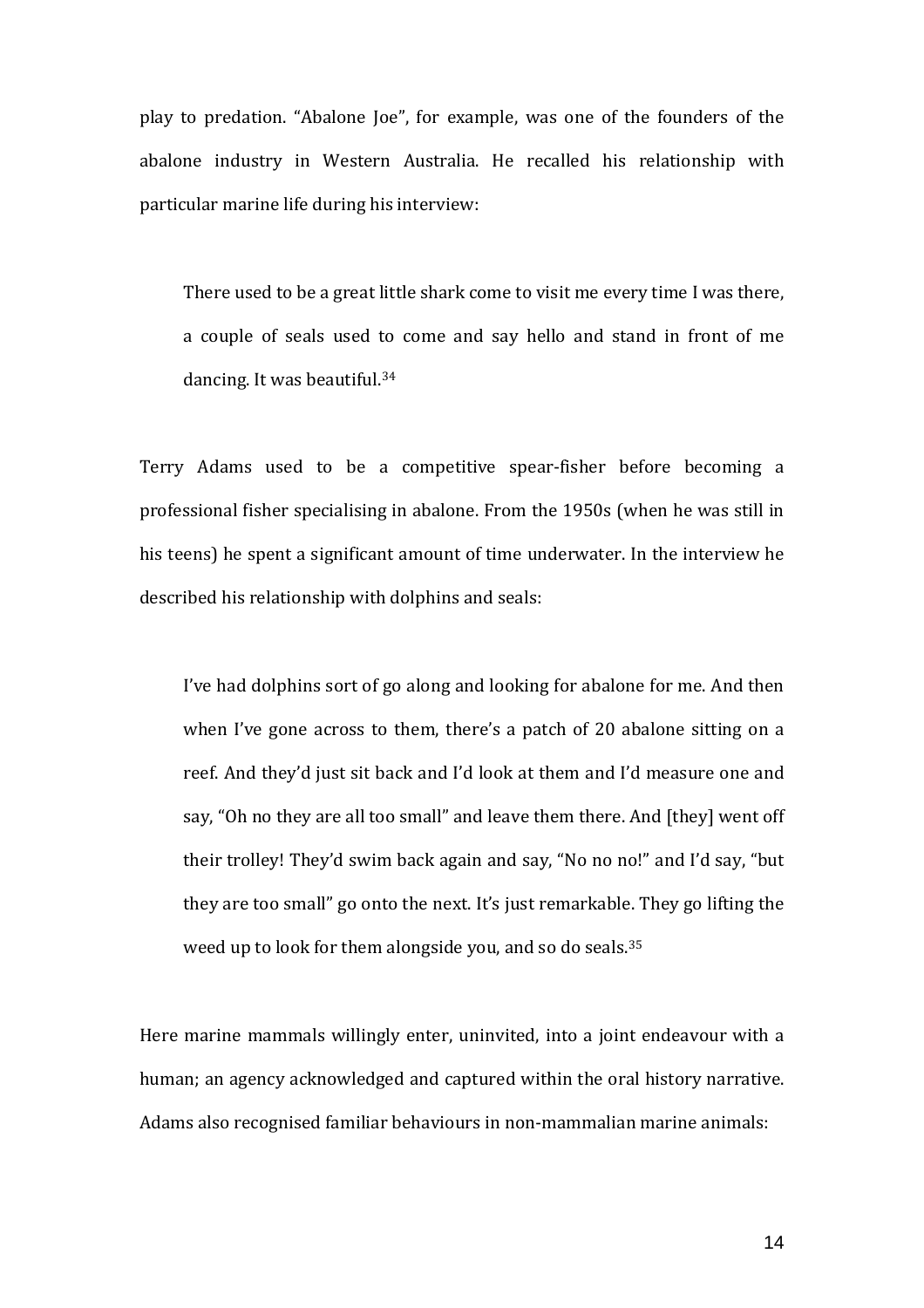The eagle rays are the acrobats of the underwater world. When they want to show off they just do. Same for some of the other creatures, which are highly amusing, especially the large cuttlefish. They are almost human the way they act.[36](#page-25-17)

Adams also forged connections with individual eagle rays, writing his initials and a date on some of the friendlier ones so that he could recognise them year after year:

We had one...he used to come down there fishing near the moorings. And this huge shadow came over me. I wasn't going to look, because I'd seen a couple of really large white pointers off the Cape. And I thought, "Oh no…this could be it". Then all of a sudden, this massive weight just settled on top of my shoulders. I suddenly realised that it was this giant black ray. Three giant prongs sticking out of its tail, and it probably weighed about 300 kilos. And it was sitting on top of me. Anyway, he'd been a local for about 9 or 10 years.[37](#page-25-7)

Even abalone, which Adams harvested, had human characteristics of intent and subversion:

They know exactly where they are going and what they are doing...And night time they are very aggressive feeders. They don't mind bopping the one next door if they think it can get to the food quickest.<sup>[38](#page-25-18)</sup>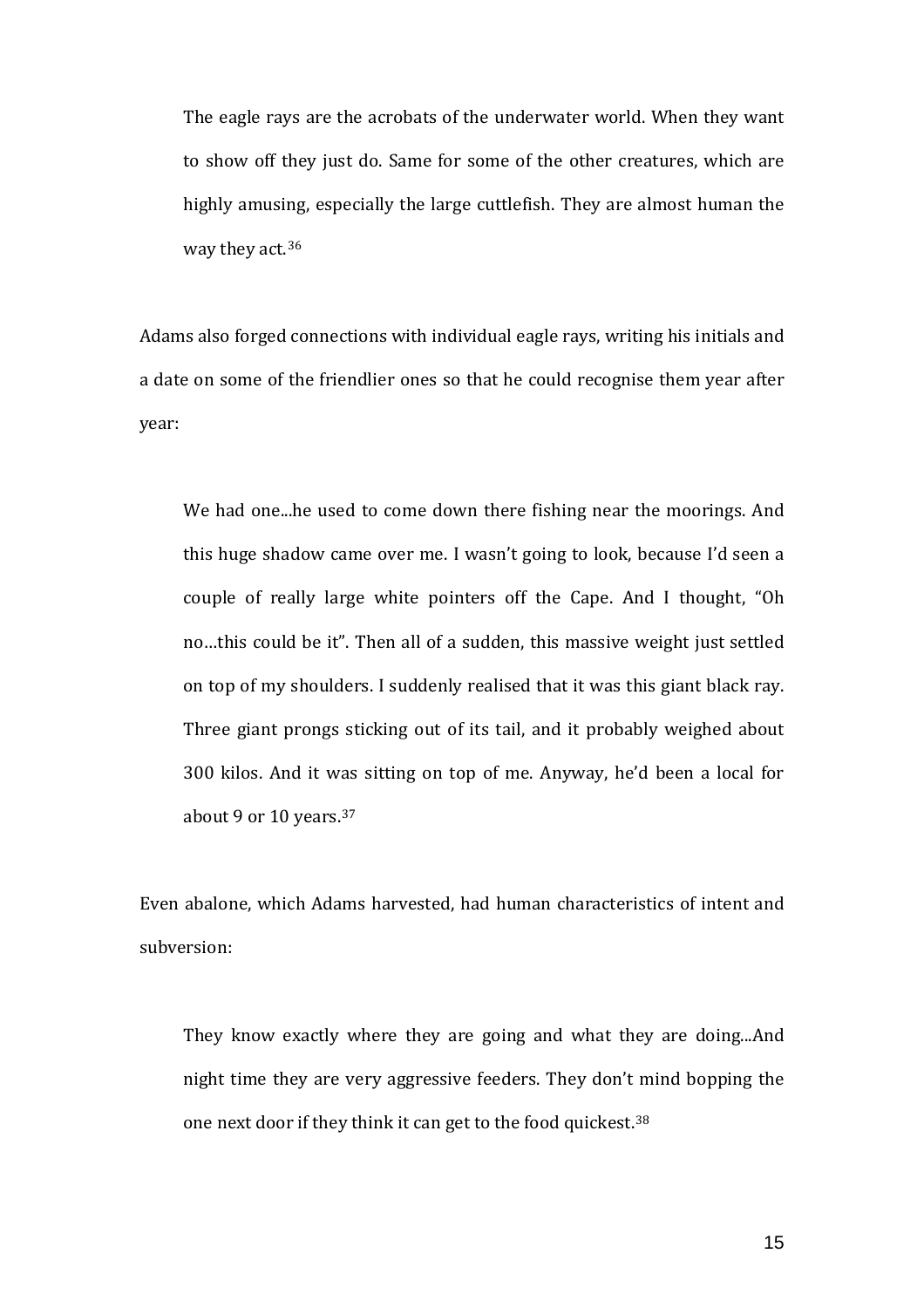Adams' experience was of an industrialising fishery. Starting off with individuals free-diving off small boats, he witnessed the introduction of larger boats, hookahs and scuba tanks, and shark cages. However, over an extended period of time, he established and maintained an intimate relationship with the marine animals of the region as wild, autonomous beings, not commodified units of industrialised meat production (or for that matter aquaculture). The killing of some of these animals involved recognition that they are "not us", although the fact that they are also "like us" is never far away, fostering respect for individual animals and species.[39](#page-25-8) As Adams acknowledged: "we've got to be killers as well, but...you try to do it in the most humane way possible".<sup>[40](#page-25-19)</sup>

In the context of the Capes region of Western Australia in the twentieth century, it was clear from the oral history interviews that professional fishing was not just utilitarian or instrumental or pragmatic. It could also be an emotive and empathetic experience, generating connections with other species and individuals on the basis of familiarity. Is a similar subjectivity reflected in the narratives of recreational fishers? Historian Richard White has argued that "[w]ork once bore the burden of connecting us with nature", but that many now seek this connection through leisure. In doing so, as White puts it: "It is no accident...that the play we feel brings us closest to nature is play that mimics work".[41](#page-25-10) A similar empathetic subjectivity to that of the professional divers was also evident in the narrative of one recreational fisher and diver, John Williams in Augusta. Williams would sometimes catch blue groper, but recognised this animal as: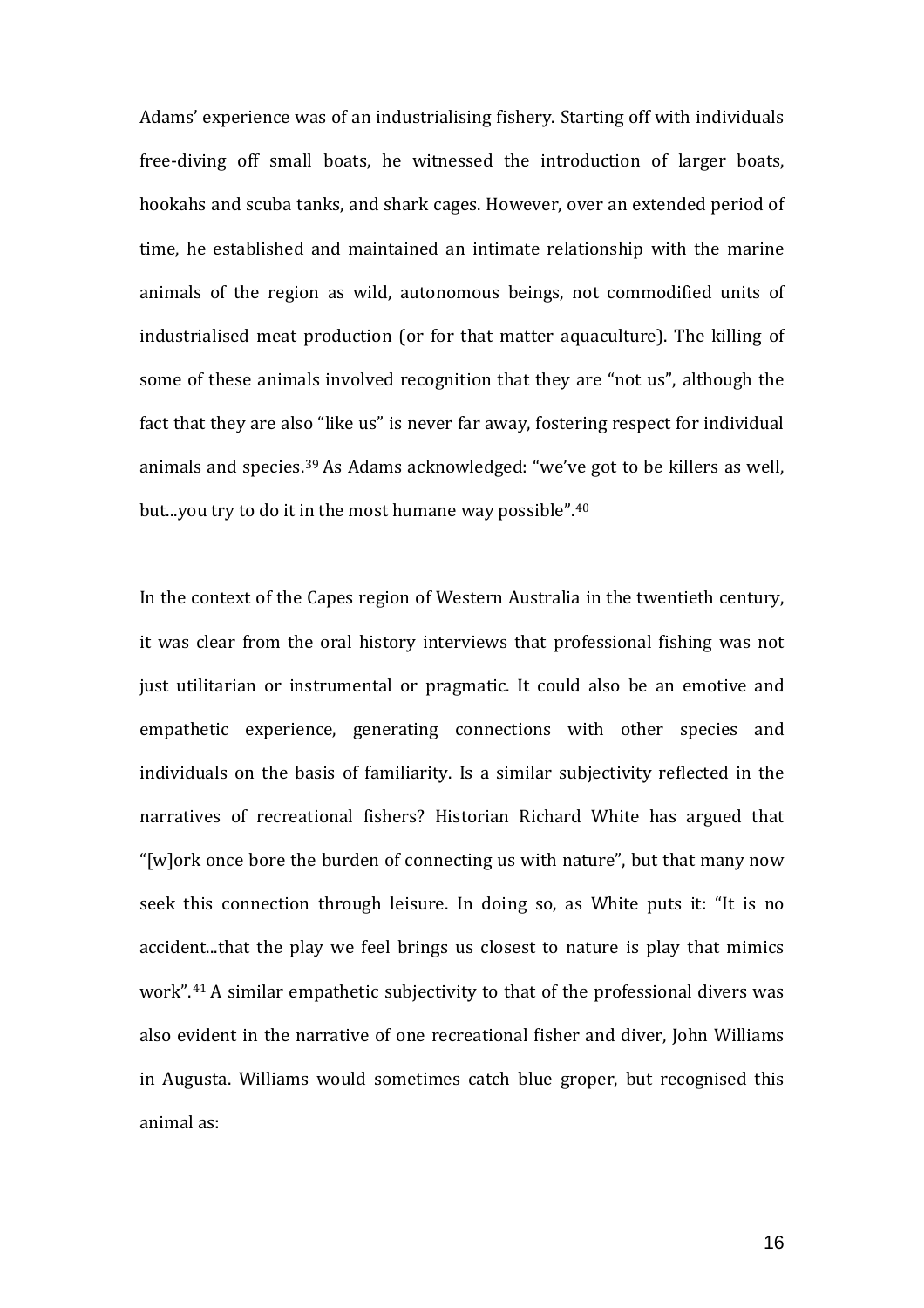such a big and inquisitive fish. They come swimming right up to you and almost want to smile and talk to you and the saddest days were Mondays, after a long weekend, you'd go out to the rubbish tip here and find half a dozen groper on the rubbish tip from spear fishing... Great white hunters you know, coming in and having their photos taken with these beautiful big old blue gropers. And then putting them on the tip.[42](#page-25-20)

Here, the distinction is made between a local fisher's moderate and respectful use of familiar local animals with the wasteful exploitation of ignorant outsiders for whom fishing was a sport. The main point of difference is between local communities (of human and non-human animals), and human outsiders. Animal outsiders, however, might be welcomed, for both aesthetic and utilitarian reasons. Here is John Williams again:

And the South African leg worms colonised this area of the coast, from here around to Cape Leeuwin. This is one of the only places in Western Australia where there are these beautiful big leg worms and they grow up to metres long and [make] beautiful bait.<sup>[43](#page-25-12)</sup>

His concern was clearly for abundance and vigour, not necessarily the ecological integrity of the underwater world. This kind of identification with marine animals can also influence views on conservation measures.

John Williams also reflected on the increasing use of technology that reduces the chances of fish escaping the fishers' nets: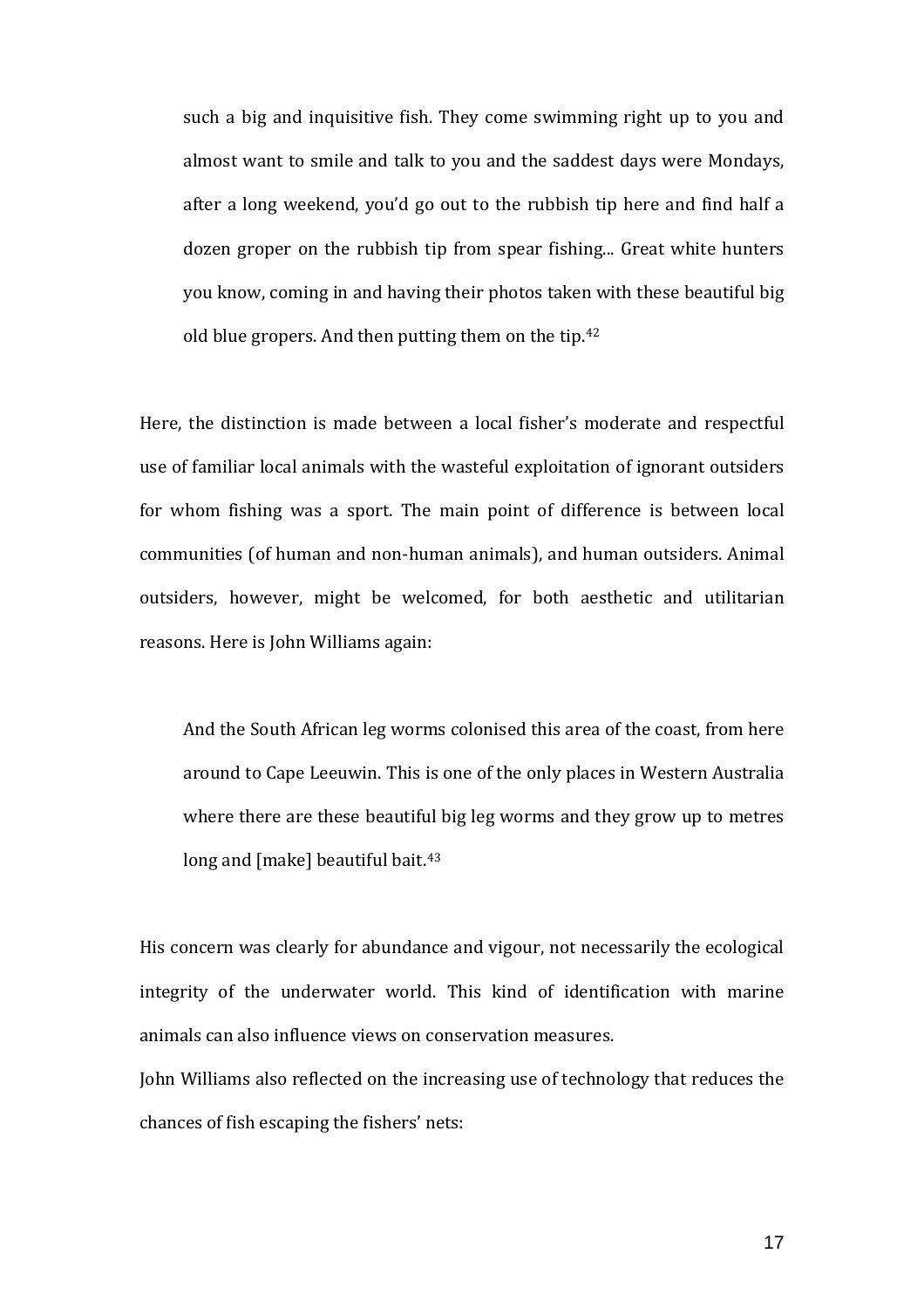Echo sounders and GPS's allow you to target the fish in their own residence. You're almost going to their back door and catching them, it's too sad.[44](#page-25-0)

This view of fish has almost certainly influenced his view that "no take" zones involving the favoured breeding habitats of the different species of fish should be reserved (so at least some fish have a chance of living and breeding undisturbed, "at home").

As these oral histories demonstrate, fishers and (especially) divers have the capacity to establish a deep familiarity and sense of connection with the marine environment and the animals who dwell there. This has evolved in part because of a recognition of the commonalities and differences between human and nonhuman in a (temporarily) shared underwater world. This is not the kind of anthropomorphism associated with pet-keeping, as the anthropomorphised animals might also be killed and eaten. Instead, some fishers and divers imagine themselves as part of the animals' world, with all its attendant relationships and risks (including predation). While not precluding exploitation, such identification with an environment and its denizens appears to militate against overexploitation, even within a capitalist, market-dominated system. Indeed, those interviewees whose narratives most strongly reflected this kind of subjectivity had actively worked to regulate the sectors in which they were involved in order to prevent over-exploitation. For example, "Abalone Joe" and Adams worked to achieve regulation in the abalone industry—until recently the only fishery in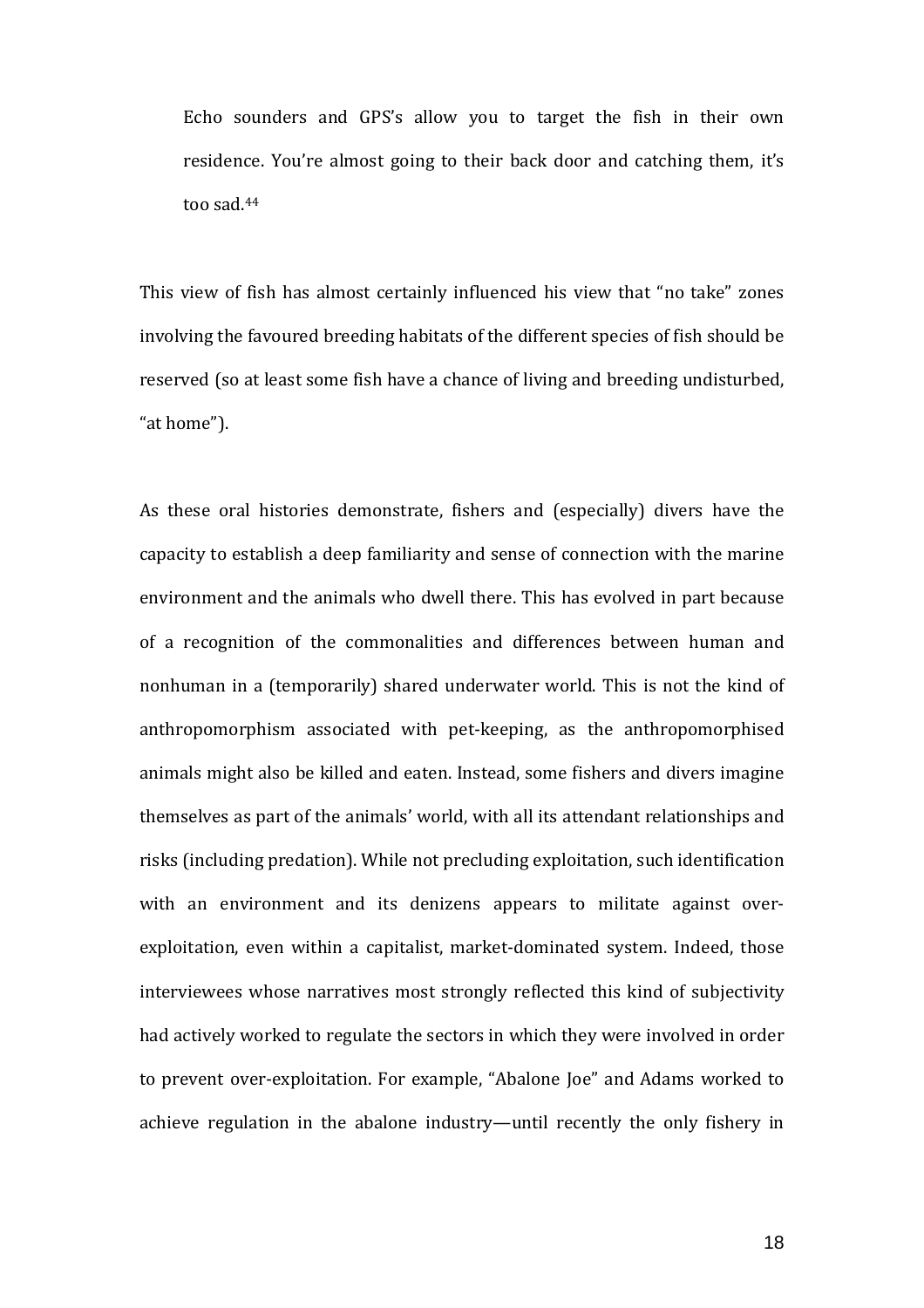Western Australia with a quota system—and Williams was instrumental in winding up a local recreational fishing competition.

### **Conclusions**

Drawing on an oral history project conducted in the South West Capes region of Western Australia, this article explores particular ways in which the oral histories of fishers and divers highlight the affective dimensions of local people's relationships with marine life. While all forms of historical inquiry are necessarily selective and biased, what distinguishes oral history from other forms of history is its reliance on memory and narrative, which can offer deeply personal yet often shared insights into the particularity of the physical environment in a way that makes sense in the present. When people talked about the history of fishing and diving in the Capes region, they told stories about their intimate connections with the undersea environment, their relationship with marine life and their ambivalent feelings of excitement and sadness about past fishing practices.

While direct human intervention is only one factor in the degradation of marine ecosystems, limiting the impact of such intervention plays an important role in marine conservation. As this project has demonstrated, oral histories offer valuable insights into subjective experiences, attitudes and relationships with the undersea world, as well as into their environmental implications. We need to acknowledge the role of desire, imagination and feeling in relation to human relationships with the ocean environment and the marine animals that inhabit it. The utility of oral history narratives goes well beyond counteracting shifting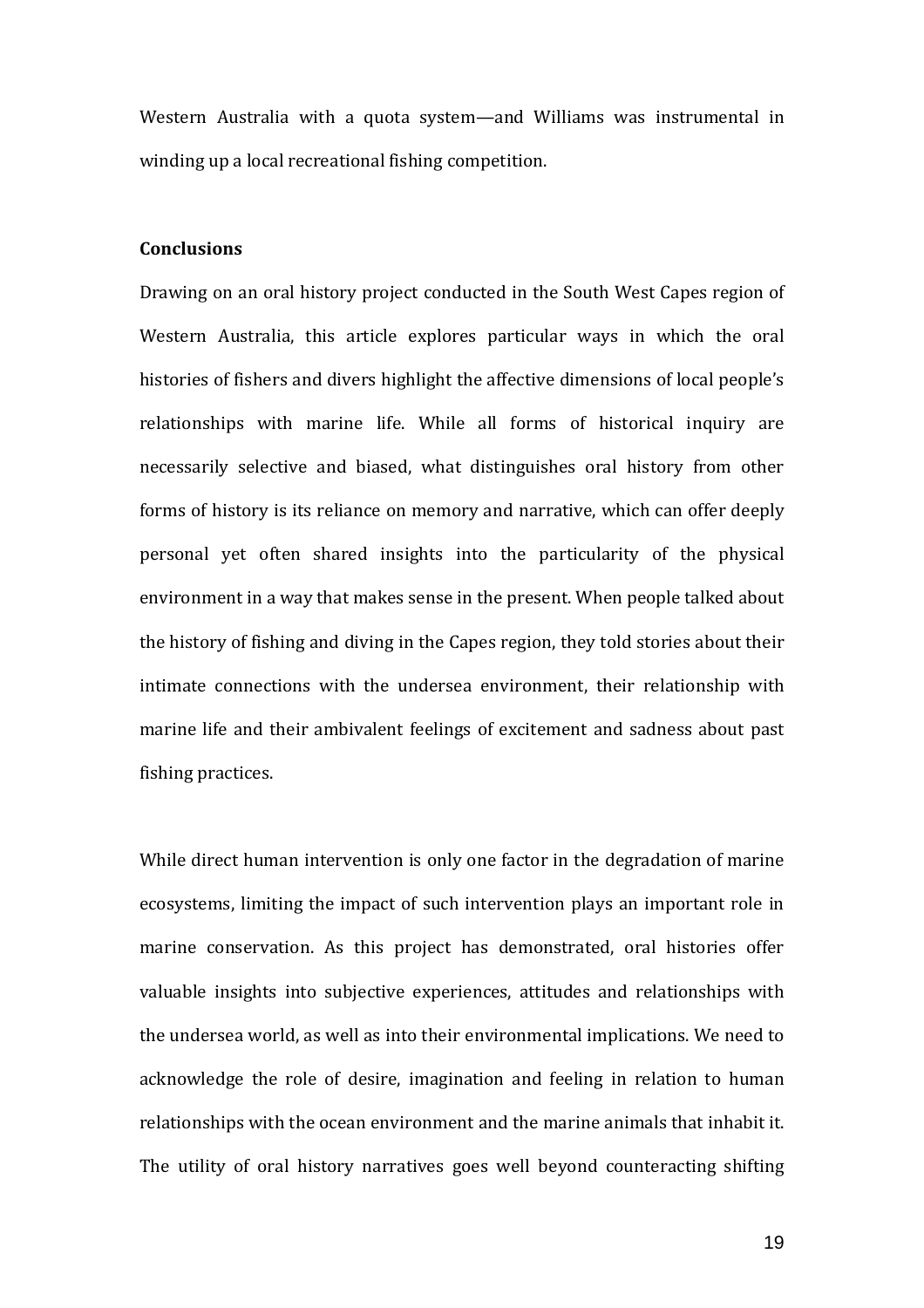baseline syndrome. It provides a primary source of evidence for the ways in which the marine environment is experienced and imagined by those who interact with it, and offers an important yet often overlooked vehicle for engaging fishers and divers in a practical way with marine conservation solutions and practices.[45](#page-25-21) For example, it can help to highlight the potential benefits for fishery managers of accepting and acknowledging 'responsible amthropomorphism' in relationships with the natural world.

In his seminal 1981 discussion of "The peculiarities of oral history", Portelli outlined the specific strengths of oral sources: they take us into the realm of "imagination, symbolism and desire", he said. Oral history:

tells us less about *events* than about their *meaning*. This does not imply that oral history has no factual interest... But the unique and precious element which oral sources force upon the historian and which no other sources possess in equal measure (unless it be literary ones) is the speaker's subjectivity.[46](#page-25-22)

This subjectivity lies at the heart of oral history's importance to ocean scientists and resource managers who seek to understand why fishers and divers engage in overexploitation or, conversely, voluntarily limit the number of fish they take. Just as studies of Australia's working agricultural landscapes have shown, the marine environment is both a place of work within an industrialised market economy, and a place of memory and storytelling in which fishers and divers have built a sense of intimacy, knowledge, and connection with the undersea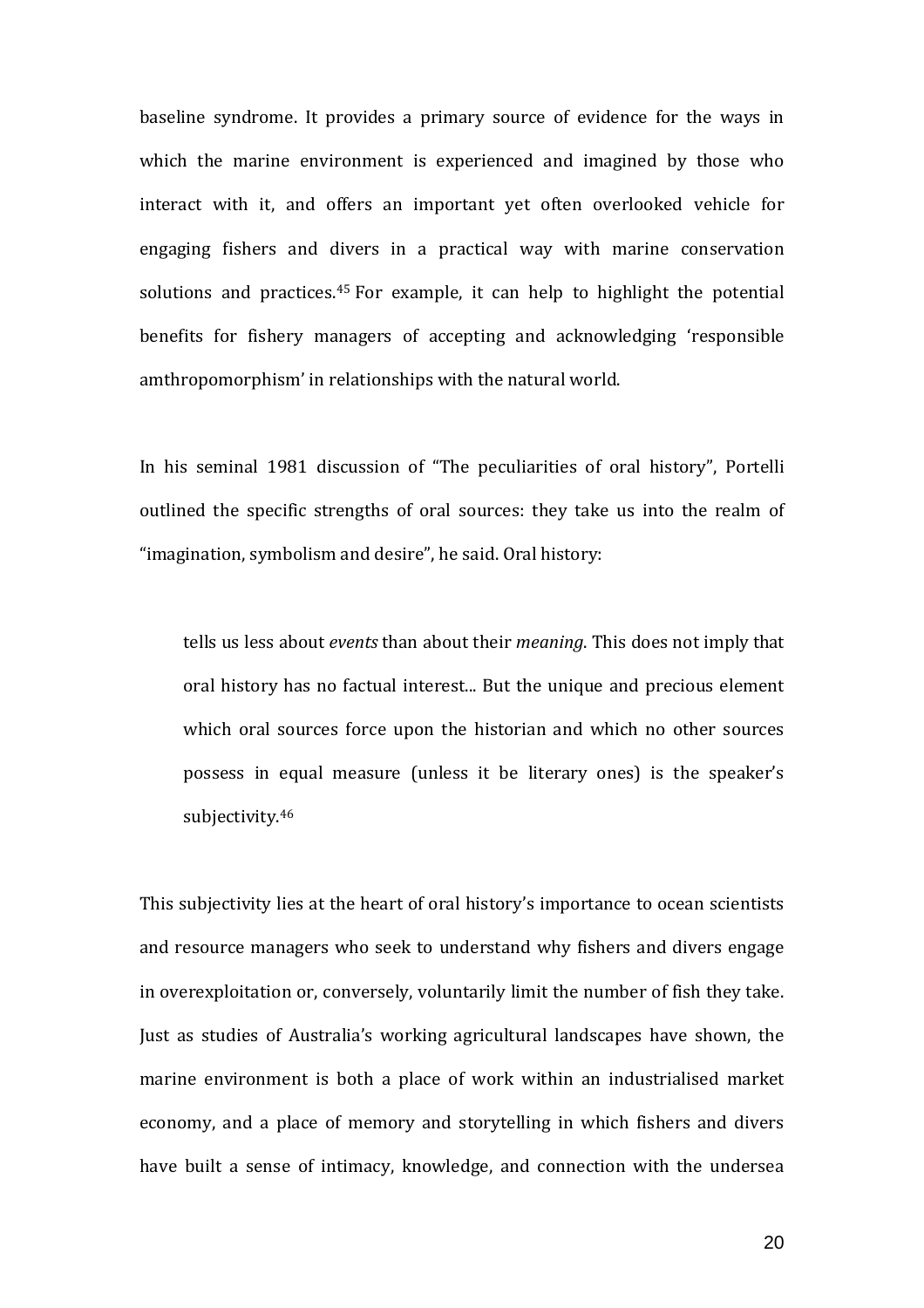world over time.<sup>[47](#page-25-4)</sup> It seems that people's behaviour in the ocean, as on land, reflects a combination of utilitarian and ethical impulses; conscious intent and emotion arising from wellsprings of embodied experience. While ocean scientists and resource managers tend to focus on the rational and utilitarian motivations, it is the ethical and emotive dimensions of experience—as revealed for example through oral histories—that have the power to shape the way in which fishers and divers develop an ocean consciousness and respond to environmental changes in the marine environment. As the Australian poet and environmentalist, Judith Wright, has observed: "if we are ever to move from economic values to a reassertion of ecological values, our feelings and sympathies must be engaged first".[48](#page-25-7)

#### <span id="page-20-0"></span>**Endnotes** j

 $1$  Andrea Gaynor, Amrit Kendrick and Mark Westera, "An Oral History of Fishing And Diving in the Capes Region of South-west Western Australia," report to the South West Catchments Council (Perth, WA: University of Western Australia, School of Humanities and School of Plant Biology, 2008),

http://www.web.uwa.edu.au/ data/assets/pdf file/0011/199865/Oral history of the Ca pes region.pdf (accessed April 5, 2016).

<span id="page-20-1"></span> $2$  Human engagement with the underwater world is attracting increasing considerable interest amongst social scientists, although not necessarily using oral history methods. For example, Jon Anderson and Kimberley Peters, eds, *Water Worlds: Human Geographies of the Ocean* (Farnham: Ashgate Publishing, 2014) draw on memory and mental mapping, while Mike Brown and Barbara Humberstone, eds, *Seascapes: Shaped by the Sea* (Farnham: Ashgate Publishing, 2015) draw on "auto-ethnography" whereby the contributors reflect on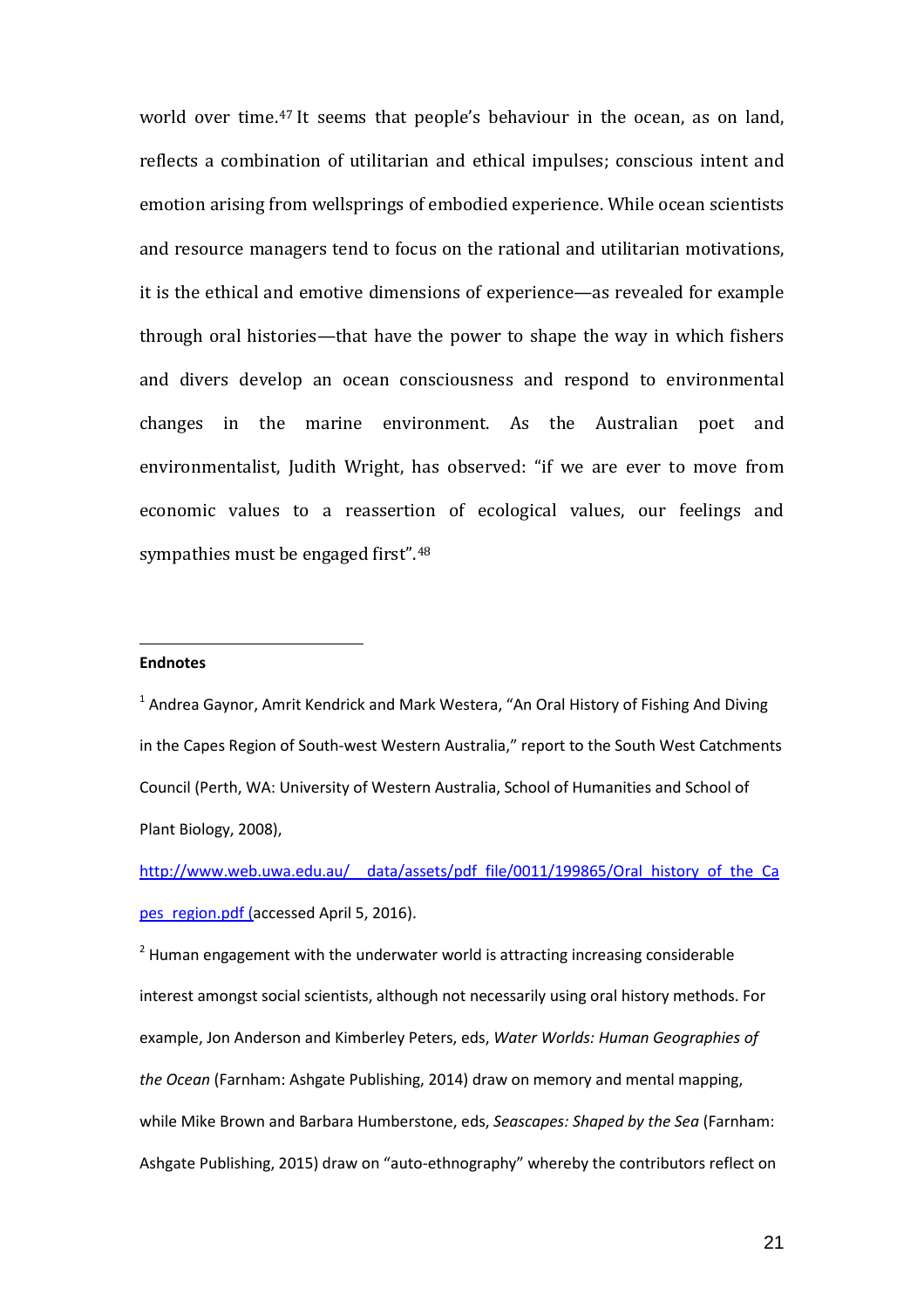their own experience of the sea to examine how it has shaped their sense of identity, belonging and connection. 1

<span id="page-21-0"></span><sup>3</sup> For Australian case studies see Jane Roberts and Geoff Sainty, "Oral History, Ecological Knowledge, and River Management," in *Environmental History and Policy: Still Settling Australia*, ed. Stephen Dovers (South Melbourne: Oxford University Press, 2000), 118-44; H.A. Robertson and T.K. McGee, "Applying Local Knowledge: The Contribution of Oral History to Wetland Rehabilitation at Kanyapella Basin, Australia," *Journal of Environmental Management* 69, no.3 (2003): 275-287; M. Semken, K.K. Miller and K. James, "The Value of Oral History in Natural Resource Management: The Balcombe Estuary Reserve, Mount Martha, Victoria," *Australasian Journal of Environmental Management* 18, no. 2 (2011): 109- 22.

<span id="page-21-1"></span><sup>4</sup> B.L. Finlayson and S.O. Brizga, "The Oral Tradition, Environmental Change and River Basin Management: Case Studies from Queensland and Victoria," *Australian Geographical Studies* 33, no. 2 (1995): 180-92.

<span id="page-21-2"></span><sup>5</sup> Ruth Lane, "Oral Histories and Scientific Knowledge in Understanding Environmental Change: A Case Study in the Tumut Region, NSW," *Australian Geographical Studies* 35, no. 2 (1997): 195-205.

<span id="page-21-3"></span><sup>6</sup> Lane, "Oral Histories," 195.

<span id="page-21-4"></span> $<sup>7</sup>$  Lane, "Oral Histories," 204.</sup>

<sup>8</sup> Daniel Pauly, "Anecdotes and the Shifting Baseline Syndrome of Fisheries," *Trends in Ecology and Evolution* 10, no. 10 (1995): 430. Pauly is the principal investigator in the *Sea Around Us Project* which studies the impact of the world"s fisheries on marine ecosystems. Also see Jeremy B.C. Jackson, Karen E. Alexander and Enric Sala, eds., *Shifting Baselines: The Past and the Future of Ocean Fisheries* (Washington: Island Press, 2011).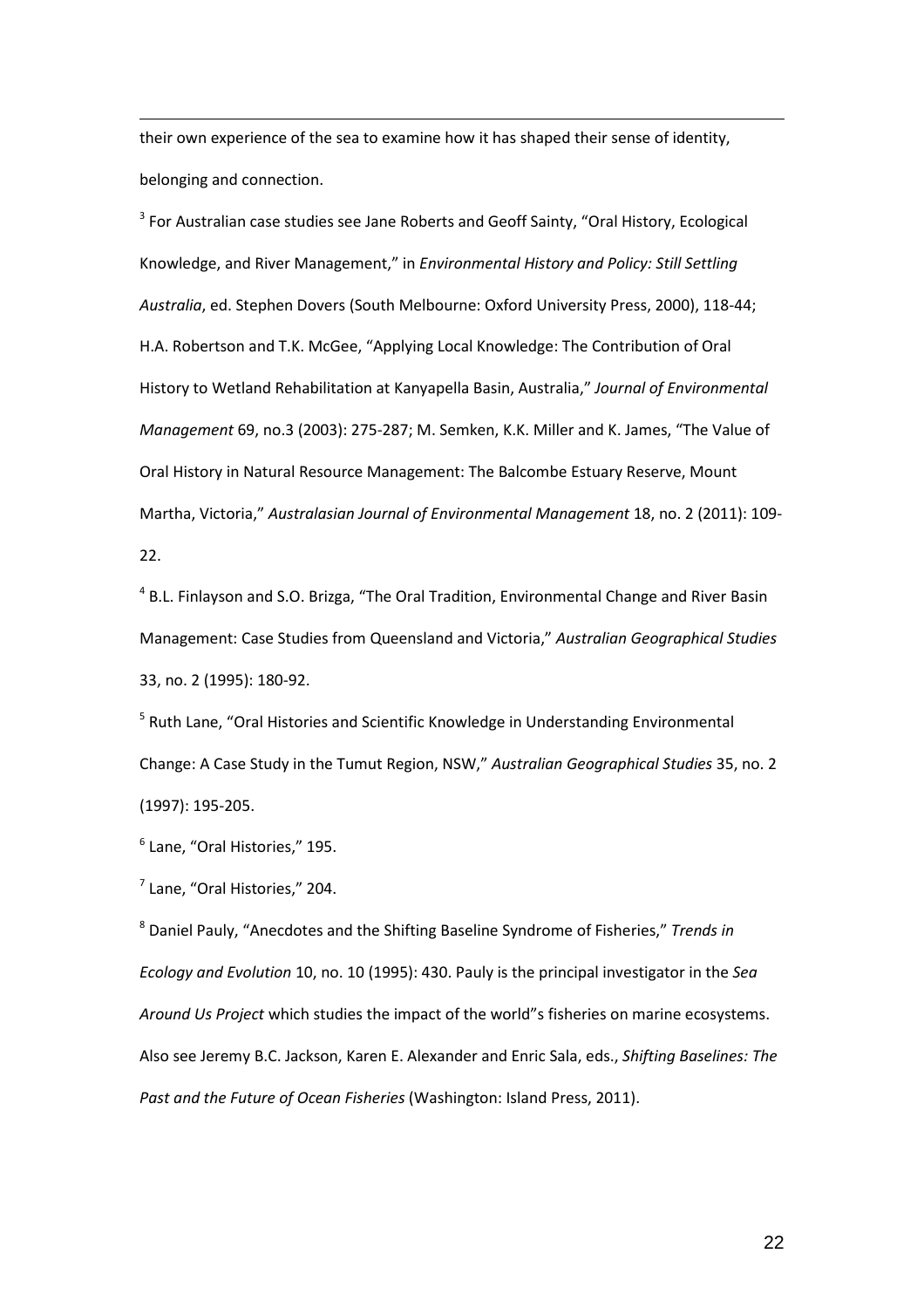<span id="page-22-1"></span><sup>9</sup> "History of Marine Animal Populations (HMAP)", Census of Marine Life,  $\frac{1}{c}$ 

<http://www.coml.org/projects/history-marine-animal-populations-hmap> (accessed April 10, 2016).

<span id="page-22-2"></span> $10$  See, for example, R.E. Johannes, "Integrating Traditional Ecological Knowledge and Management with Environmental Impact Assessment," in *Traditional Ecological Knowledge: Concepts and Cases*, ed. Julian T. Inglis (Ottowa: International Development Research Centre, 1993), 33-40; NOAA Office of Science and Technology, National Marine Fisheries Service, "Voices from the Fisheries,"

<https://www.st.nmfs.noaa.gov/humandimensions/voices-from-the-fisheries/index> (accessed

April 22, 2016); Andrea Saenz-Arroyo et al., "Using Fishers' Anecdotes, Naturalists' Observations and Grey Literature to Reassess Marine Species at Risk: The Case of the Gulf Groper in the Gulf of California, Mexico," *Fish and Fisheries* 6, no.2 (2005): 121-33; Lisa L. Colburn and Patricia M. Clay, "The Role of Oral Histories in the Conduct of Fisheries Social Impact Assessments in Northeast US," *Journal of Ecological Anthropology* 15, no. 1 (2011- 12): 74-80[, http://www.nefsc.noaa.gov/read/socialsci/pdf/publications/JEA15-Colburn.pdf](http://www.nefsc.noaa.gov/read/socialsci/pdf/publications/JEA15-Colburn.pdf) (accessed April 2, 2016); Brooke Fowles and Andrea Gaynor, "The Challenge of Creating a Scientifically-Robust Historical Description of Changing Finfish Populations in the Ningaloo Marine Park," *Studies in Western Australian History*, no. 27 (2011): 99-123.

<span id="page-22-0"></span> $11$  Madeline Fernbach and Kate Nairn, "Reef Recollections: An Oral History of the Great Barrier Reef" (Townsville: Great Barrier Reef Marine Park Authority, 2007): 15,

[http://www.gbrmpa.gov.au/\\_\\_data/assets/pdf\\_file/0010/5599/gbrmpa\\_RP99\\_Reef\\_Recolle](http://www.gbrmpa.gov.au/__data/assets/pdf_file/0010/5599/gbrmpa_RP99_Reef_Recollections_An_Oral_History_Of_The_GBR_2007.pdf) ctions An\_Oral\_History\_Of\_The\_GBR\_2007.pdf (accessed May 4, 2016).

<sup>12</sup> Fernbach and Nairn, *Reef Recollections*, 11.

<sup>13</sup> Gaynor, Kendrick and Westera, *An Oral History of Fishing And Diving.*

<sup>14</sup> Andrea Gaynor, "Shifting Baselines or Shifting Currents? An Environmental History of Fish and Fishing in the South-west Capes Region of Western Australia," in *Historical Perspectives*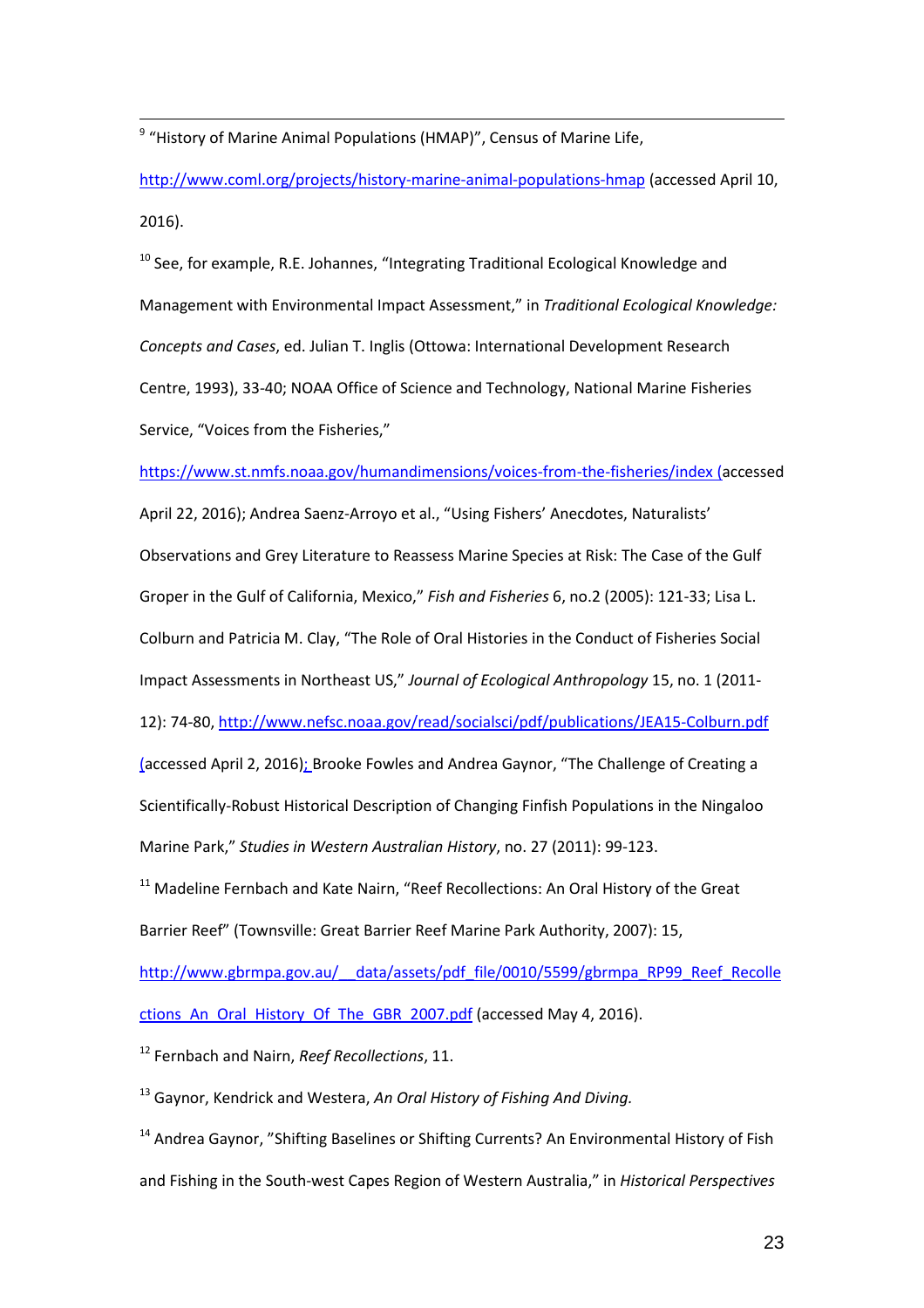*of Fisheries Exploitation in the Indo-Pacific,* MARE Publication Series 12, ed. Joseph 1

Christensen and Malcolm Tull, (Dortrecht: Springer, 2014), 231-50.

<sup>15</sup> Map reproduced from Gaynor, "Shifting Baselines or Shifting Currents?", courtesy of Springer.

<sup>16</sup> Alessandro Portelli, "What Makes Oral History Different," in *The Oral History Reader*, ed. Robert Perks and Alistair Thomson (Oxford: Routledge, 2015), 36.

<sup>17</sup> 'Local 1', interviewed by Amrit Kendrick, Cowaramup Bay, Western Australia, January 16, 2006.

<sup>18</sup> Noel Wright, interviewed by Amrit Kendrick, Marybrook, Western Australia, January 19, 2006.

 $19$  Neil Taylor, interviewed by Amrit Kendrick, Busselton, Western Australia, January 23, 2006.

<sup>20</sup> Bill Webb, interviewed by Amrit Kendrick, Wardan Aboriginal Cultural Centre, Western Australia, March 6, 2006.

<sup>21</sup> Peter Warrilow, interviewed by Amrit Kendrick, Margaret River, Western Australia, March 6, 2006.

 $22$  Kerry King, interviewed by Amrit Kendrick, Margaret River, Western Australia, January 15, 2006.

<span id="page-23-0"></span><sup>23</sup> Catherine Johnston, "Beyond the Clearing: Towards a Dwelt Animal Geography," *Progress in Human Geography* 32, no. 5 (2008): 635-9.

<sup>24</sup> Roger Scruton, *Animal Rights and Wrongs* (London: Metro, 2000), 111.

 $25$  Christopher Bear and Sally Eden, "Thinking like a Fish? Engaging with Nonhuman

<span id="page-23-1"></span>Difference through Recreational Angling," *Environment and Planning D: Society and Space* 

<span id="page-23-2"></span>29, no.2 (2011): 336-52, http://epd.sagepub.com/content/29/2/336.full.pdf+html.

<span id="page-23-3"></span><sup>26</sup> John Berger, "Why Look at Animals?," in *About Looking* (New York: Pantheon Books,

1980), 3.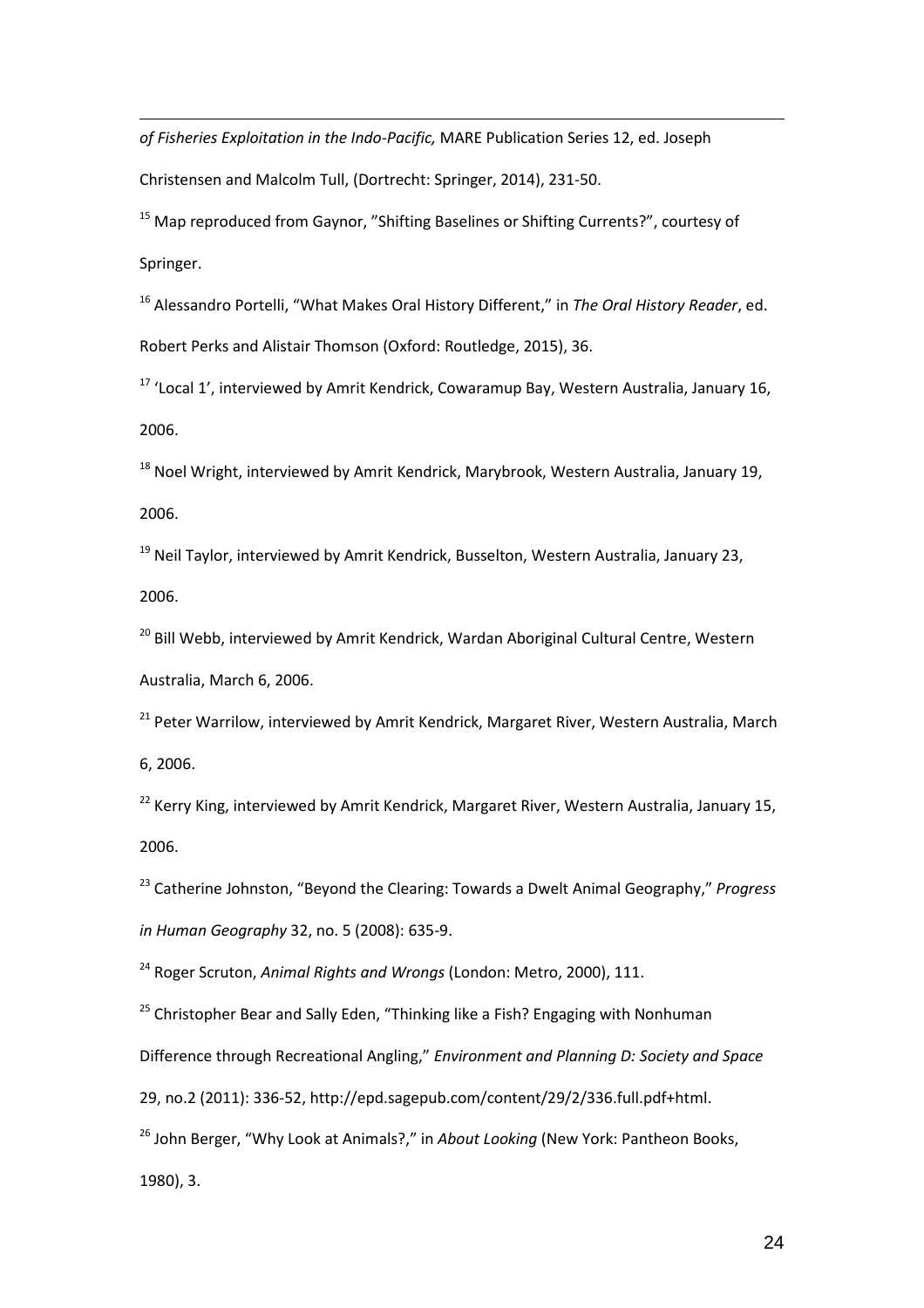<sup>27</sup> Izaak Walton was an English writer and biographer, best known for his book *The Compleat Angler* originally published in 1653.  $\frac{1}{1}$ 

<span id="page-24-0"></span> $28$  Berger, "Why Look at Animals?," 11.

<sup>29</sup> Keith Thomas, *Man and the Natural World* (London: Allen Lane, 1983): 73. See also Lorraine Daston and Gregg Mitman, eds., *Thinking with Animals: New Perspectives on Anthropomorphism* (New York: Columbia University Press, 2005), 61-2.

<sup>30</sup> Franziska Torma, "Locating Marine Life? Searching for the Animal's Place in the Oceanic

Environment." Unpublished paper presented at the American Society of Environmental

History conference, Toronto, Ontario, 2013.

 $31$  Johnston, "Beyond the Clearing," 646.

<sup>32</sup> Tim Ingold, "The Animal in the Study of Humanity," in *What is an Animal?*, ed. Tim Ingold

(London: Unwin, 1988): 96.

<sup>33</sup> Johnston, "Beyond the Clearing," 640.

<sup>34</sup> Abalone Joe, interviewed by Amrit Kendrick, Margaret River, Western Australia, March 13, 2006.

<sup>35</sup> Terry Adams, interviewed by Amrit Kendrick, Margaret River, Western Australia, March

12, 2006.

<sup>36</sup> Terry Adams, interviewed by Amrit Kendrick

<sup>37</sup> Terry Adams, interviewed by Amrit Kendrick

<sup>38</sup> Terry Adams, interviewed by Amrit Kendrick.

 $39$  Similar positions have been noted among contemporary hunters and fishers by M. Adams,

"'Redneck, Barbaric, Cashed up Bogan? I Don't Think So': Hunting and Nature in Australia,"

*Environmental Humanities* 2 (2013): 43-56.

<sup>40</sup> Terry Adams, interviewed by Amrit Kendrick.

 $41$  Richard White, "'Are You an Environmentalist or Do You Work for a Living?': Work and

Nature," in *Uncommon Ground: Rethinking the Human Place in Nature,* ed. W. Cronon (New